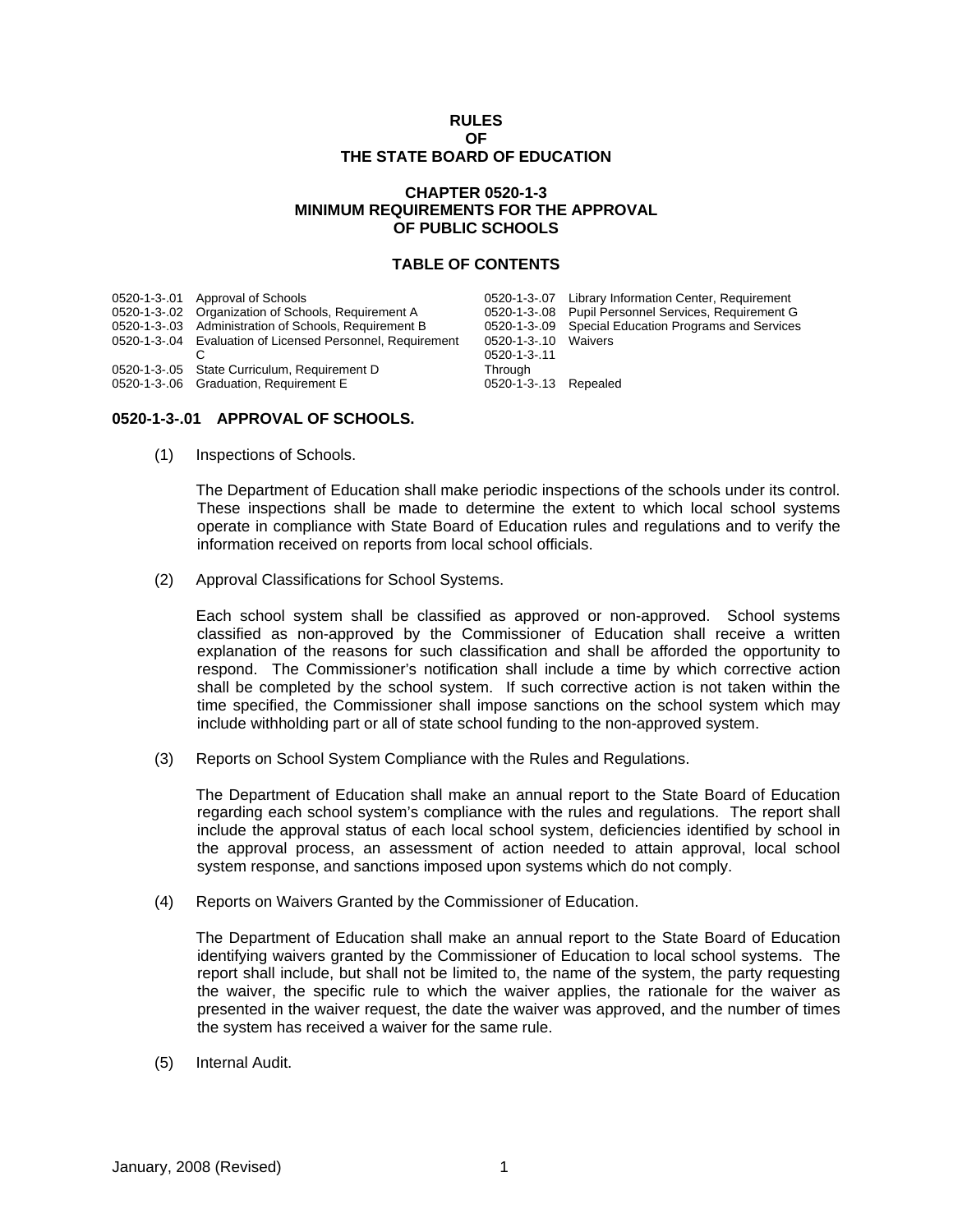The Department of Education shall maintain an internal audit function which shall assist the Department in the inspection of schools. Internal audit reports shall be presented to the Commissioner of Education and the State Board of Education.

*Authority: T.C.A. §49-1-302. Administrative History: Original rule certified June 10, 1974. Amendment filed July 15, 1976; effective August 16, 1976. Amendment filed February 28, 1978; effective March 30, 1978. Amendment filed October 1, 1985; effective October 31, 1985. Amendment filed May 28, 1986; effective June 27, 1986. Repeal and new rule filed March 16, 1992; effective June 29, 1992.* 

## **0520-1-3-.02 ORGANIZATION OF SCHOOLS, REQUIREMENT A.**

- (1) Length of School Day for Students.
	- (a) The minimum length of the school day for students shall be 6 1/2 hours.
	- (b) School systems may provide for professional development during the school day under one of the following options:
		- 1. School systems. School systems which elect to extend the school day to at least seven hours for the purpose of meeting instructional time requirements missed due to dangerous or extreme weather conditions, may allocate a portion of that extension for the purpose of faculty professional development, M-team meetings, S-team meetings, parent/teacher conferences, or other similar meetings, as permitted in TCA 49-6-3004(e)(1), under the following conditions:
			- (i) Prior to the beginning of the school year, the school system shall designate how many days shall be allocated for dangerous or extreme weather conditions and how many shall be allocated for student dismissals for faculty professional development, M-team meetings, S-team meetings, parent/teacher conferences, or other similar meetings. The total number of days shall not exceed 13.
			- (ii) Faculty professional development shall be consistent with standards and guidelines established by the State Board of Education.
			- (iii) School systems shall submit their plans for the allocation of excess time to the Commissioner of Education for approval.
		- 2. Schools. School systems may adopt policies providing for individual schools to have school days of at least 7 hours in order to accumulate instructional time to be used for periodic early student dismissals for the purpose of faculty professional development. The following conditions shall apply to school systems exercising this option:
			- (i) Early dismissals shall not exceed the equivalent of 13 days and shall not exceed 3 ½ hours in any week.
			- (ii) Students shall attend school 180 days.
			- (iii) Faculty professional development shall be consistent with standards and guidelines established by the State Board of Education.
	- (c) Double sessions in any kindergarten program are permitted only if each session is at least four hours in length.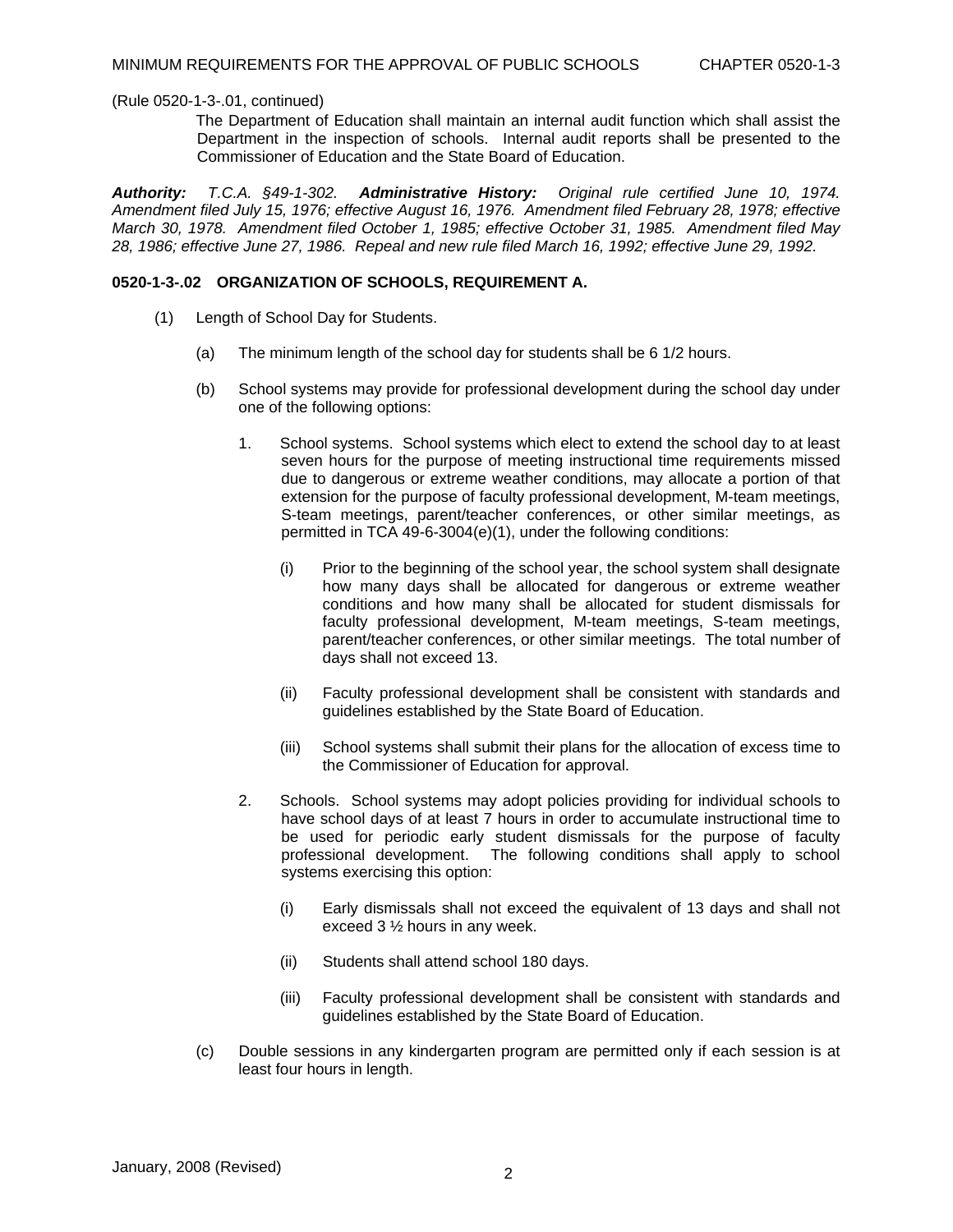(d) If one individual teaches kindergarten more than one session per day, the total number of students taught by that teacher in one day shall not exceed the number otherwise permitted by T.C.A. Section 49-1-104 for one kindergarten class.

*Authority: T.C.A. §§49-1-302 and 49-6-3004. Administrative History: Original rule certified June 10, 1974. Amendment filed July 15, 1976; effective August 16, 1976. Amendment filed February 28, 1978; effective March 30, 1978. Amendment filed January 9, 1979; effective February 23, 1979. Amendment and new rule filed October 15, 1979; effective January 8, 1980. Amendment filed April 14, 1980; effective May 28, 1980. Amendment filed November 13, 1981; effective March 16, 1982. Amendment filed April 13, 1982; effective May 28, 1982. Repeal and new rule filed April 18, 1983; effective May 18, 1983. Amendment filed January 6, 1984; effective April 15, 1984. Amendment filed August 20, 1984; effective November 13, 1984. Amendment filed October 3, 1985; effective January 14, 1986. Amendment filed March 25, 1986; effective June 14, 1986. Amendment filed May 28, 1986; effective June 27, 1986. Amendment filed July 10, 1986; effective October 29, 1986. Amendment filed October 29, 1986; effective December 13, 1986. Amendment filed July 22, 1987; effective October 28, 1987. Amendment filed November 18, 1987; effective February 28, 1988. Amendment filed July 21, 1988; effective October 29, 1988. Repeal and new rule filed March 16, 1992; effective June 29, 1992. Amendment filed November 3, 1993; effective March 30, 1994. Amendment filed March 14, 1995; effective July 28, 1995. Amendment filed April 29, 1996; effective August 28, 1996.* 

## **0520-1-3-.03 ADMINISTRATION OF SCHOOLS, REQUIREMENT B.**

- (1) Teacher Assignment. Teachers shall be on duty at least seven hours per day and such additional time as the administrative organization requires.
- (2) Salaries and Licensure for all Licensed Personnel.
	- (a) The employment standards and licensure requirements established by the State Board of Education shall be applicable to all licensed personnel employed by a local board of education without regard to the source of financial support.
	- (b) A salary schedule applicable to all licensed personnel shall be approved by the local board of education.
- (3) Class Size for Grades K-12.
	- (a) Local boards of education shall have policies providing for class sizes in grades K-12 in accordance with the following:

| Grade Level                    | Average Class Size | Maximum Class Size |
|--------------------------------|--------------------|--------------------|
| $K-3$                          | 20                 | 25                 |
| $4-6$                          | 25                 | 30                 |
| $7-12$                         | 30                 | 35                 |
| Career and Technical Education | 20.                | 25                 |

- (b) The average class size for a grade level unit (such as the unit K-3) shall not exceed the stated average, although individual classes within that grade level unit may exceed the average.
- (c) No class shall exceed the prescribed maximum size.
- (d) The average class size and the maximum class size shall be based on regular classroom teaching positions, exclusive of principal, assistant principal, counselor, elementary art, elementary music, elementary physical education, librarian, special education, or other specialized positions.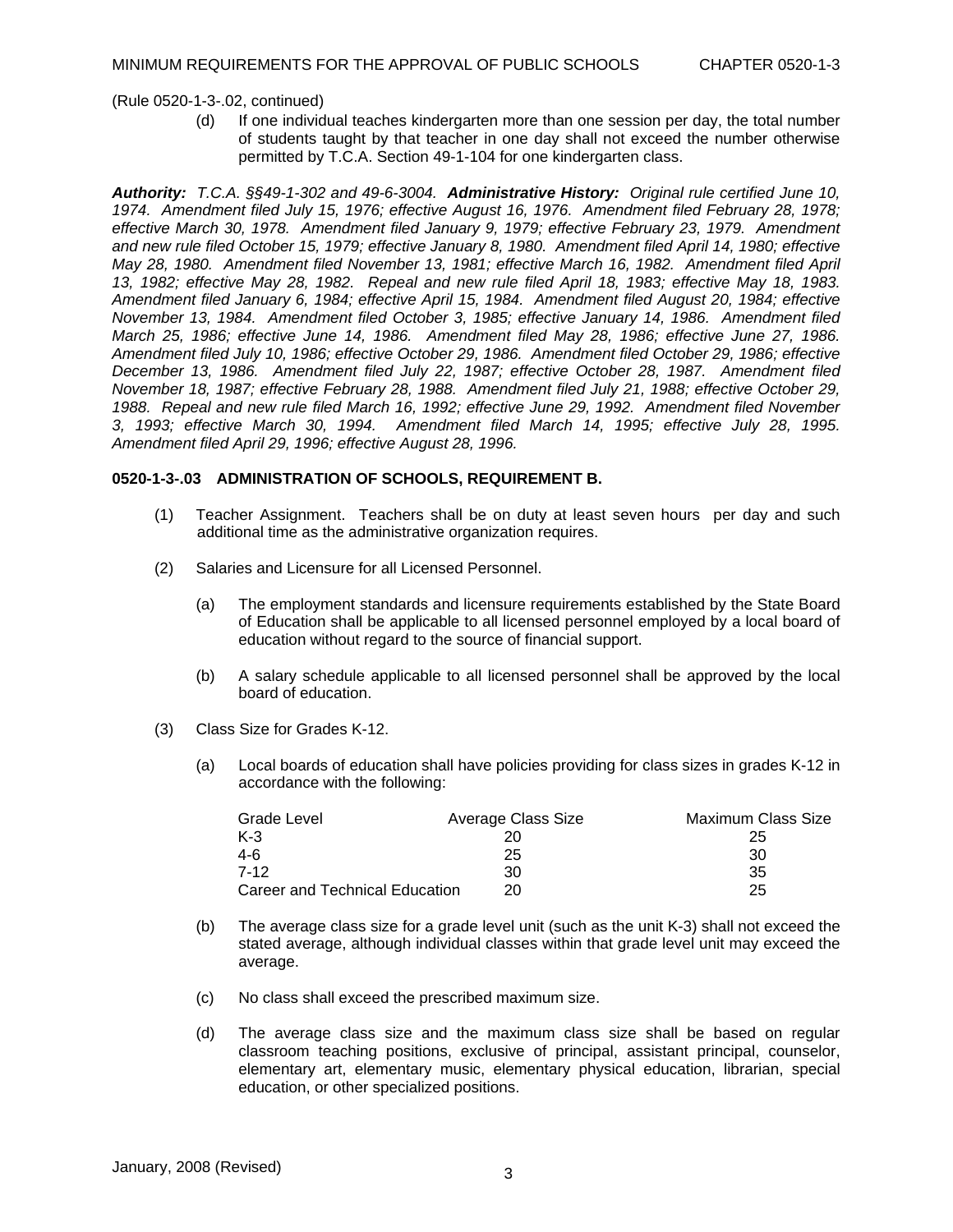- (e) Class size limits may be exceeded in such areas as typewriting and instrumental and vocal music classes, provided that the effectiveness of the instructional program in these areas is not impaired.
- (f) Local school systems shall not establish split-grade classes for the purpose of complying with the provisions of the class size averages and maximums. However, these provisions do not prevent school systems from using multi-aged classes.
- (g) Local boards of education must approve the establishment of any split-grade classes for any purpose.
- (h) The average class size specified for the grade levels involved in split-grade classes will be the maximum size allowed in such classes.
- (4) Planning Time
	- (a) Local boards of education shall provide full-time classroom teachers in grades kindergarten through 12 with duty-free planning periods during the established instructional day.
	- (b) Planning time shall consist of 2½ hours each week during which teachers have no other assigned duties or responsibilities other than planning for instruction. The 2½ hours may be divided on a daily or other basis.
	- (c) Duty-free planning time shall not occur during any period that teachers are entitled to duty-free lunch.
	- (d) Any school system which is providing a duty-free planning period by extending the school day by 30 minutes as of the beginning of the 2000-01 school year may continue such practice and satisfy the planning time requirements.
	- (e) The director of schools shall report annually to the department of education regarding compliance with the duty-free planning time requirement.
- (5) Duty Free Lunch Period. In schools providing a lunch period for students, all teachers shall be provided each day with a lunch period during which they shall not have assigned duties. The lunch period for each teacher shall be at least the same amount of time as that allowed for students.
- (6) Pupil Course Work Load. All full time students in grades 9-12 shall be enrolled each semester in subjects that produce a minimum of five units of credit for graduation per year. Students with hardships and gifted students may appeal this requirement to the local school superintendent and then to the local board of education.
- (7) Summer Schools.
	- (a) Summer schools shall be under the control and management of the local board of education having jurisdiction.
	- (b) The following shall be required for grades 9 through 12:
		- 1. A minimum of 133 contact hours shall be required in order to earn one unit of credit.
		- 2. State curriculum frameworks shall be used for all courses.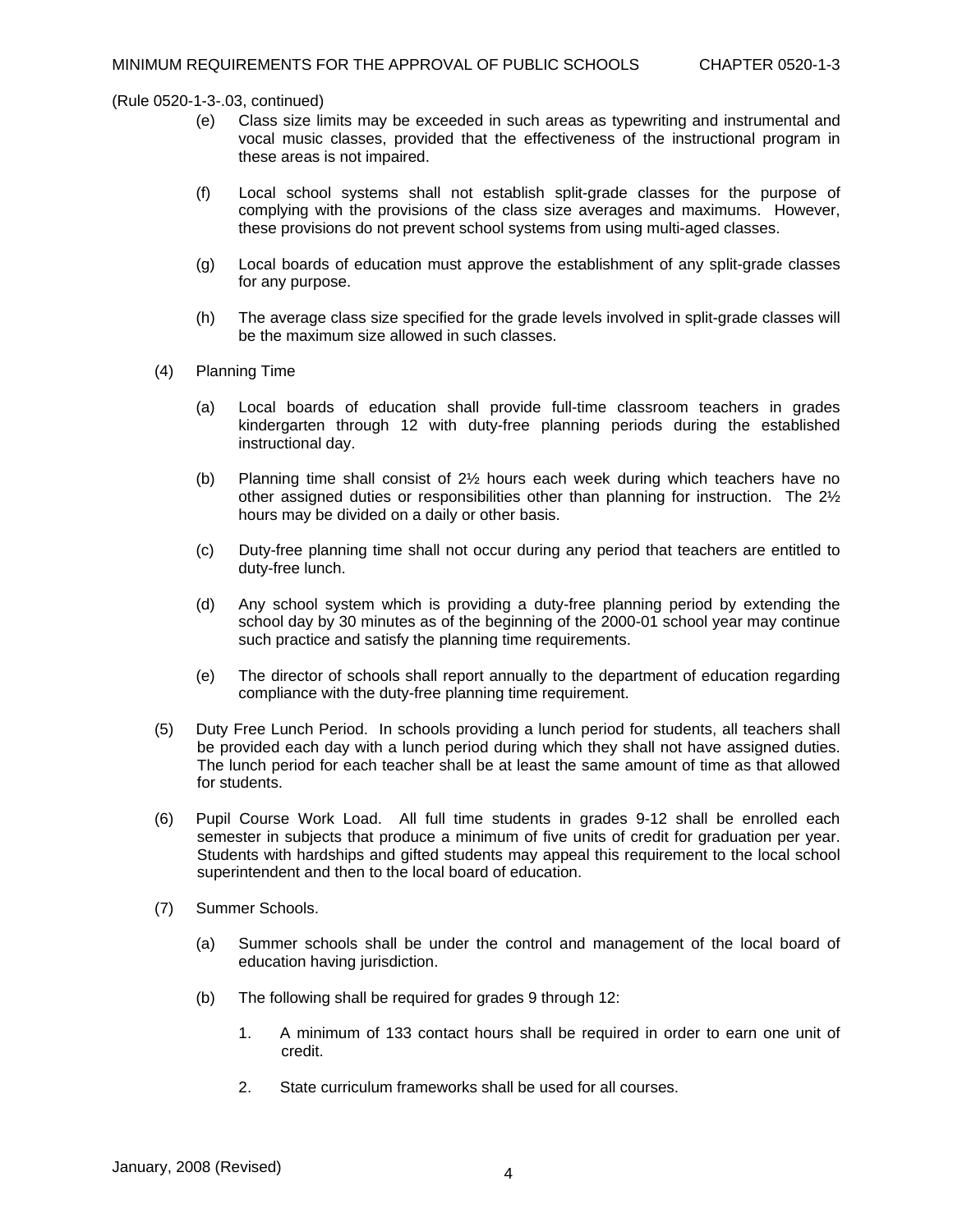- 3. Summer school teachers shall be licensed and hold endorsements in the subject areas in which they are teaching.
- (8) Correspondence Work. Local boards of education may adopt policies permitting students to pursue correspondence courses for credit for graduation provided that a final examination covering all the terminal objectives of the particular state curriculum framework is given.
- (9) Student Evaluation in Grades Kindergarten through grade 8.
	- (a) The student evaluation program for grades kindergarten through grade 8 shall consist of the following:
		- 1. A norm-referenced test in grades 3 through 8 in reading, language, mathematics, science, and social studies.
		- 2. A criterion-referenced test in grades 3, 5, and 8 in reading, language, and mathematics in 2003. In subsequent years, the criterion-referenced test will be administered in subjects and grade levels in accordance with policy of the State Board of Education.
		- 3. Based on achievement data from the benchmark years 3, 5, and 8, there shall be a research-based intervention initiated by the local education agency for students scoring below proficient in reading, language, and mathematics on the criterionreferenced portion of the state achievement test. The intervention shall occur during the year following the benchmark assessment data. The Department of Education shall assist systems in the identification of effective intervention programs. Evidence of compliance with this requirement shall become a component of the school improvement plan.
		- 4. An assessment of writing in grades 5 and 8.
	- (b) Each student's test data and the student's answer documents, including the test booklets for students using the large-print or Braille editions, will be maintained for a period of one year following test administration. Following this one-year period, individual student test data will then be preserved on storage media.
	- (c) State mandated student testing programs shall be undertaken in accordance with procedures published by the Department of Education. Local school systems shall develop local policies regarding security of test administration, consistent with Department of Education guidelines.
- (10) Admission and Enrollment of Students.
	- (a) A child entering kindergarten shall be no less than five years of age on or before September 30. However, a child does not have to enroll in school at five years of age, but enrollment must occur no later than the child's sixth birthday.
	- (b) Any transfer student applying for admission who was legally enrolled in an approved kindergarten in another state and who will be five years of age no later than December 31 of the current school year, shall be enrolled.
	- (c) A child must attend school until his/her  $18<sup>th</sup>$  birthday unless:
		- 1. He or she has received a diploma or other certificate of completion of high school;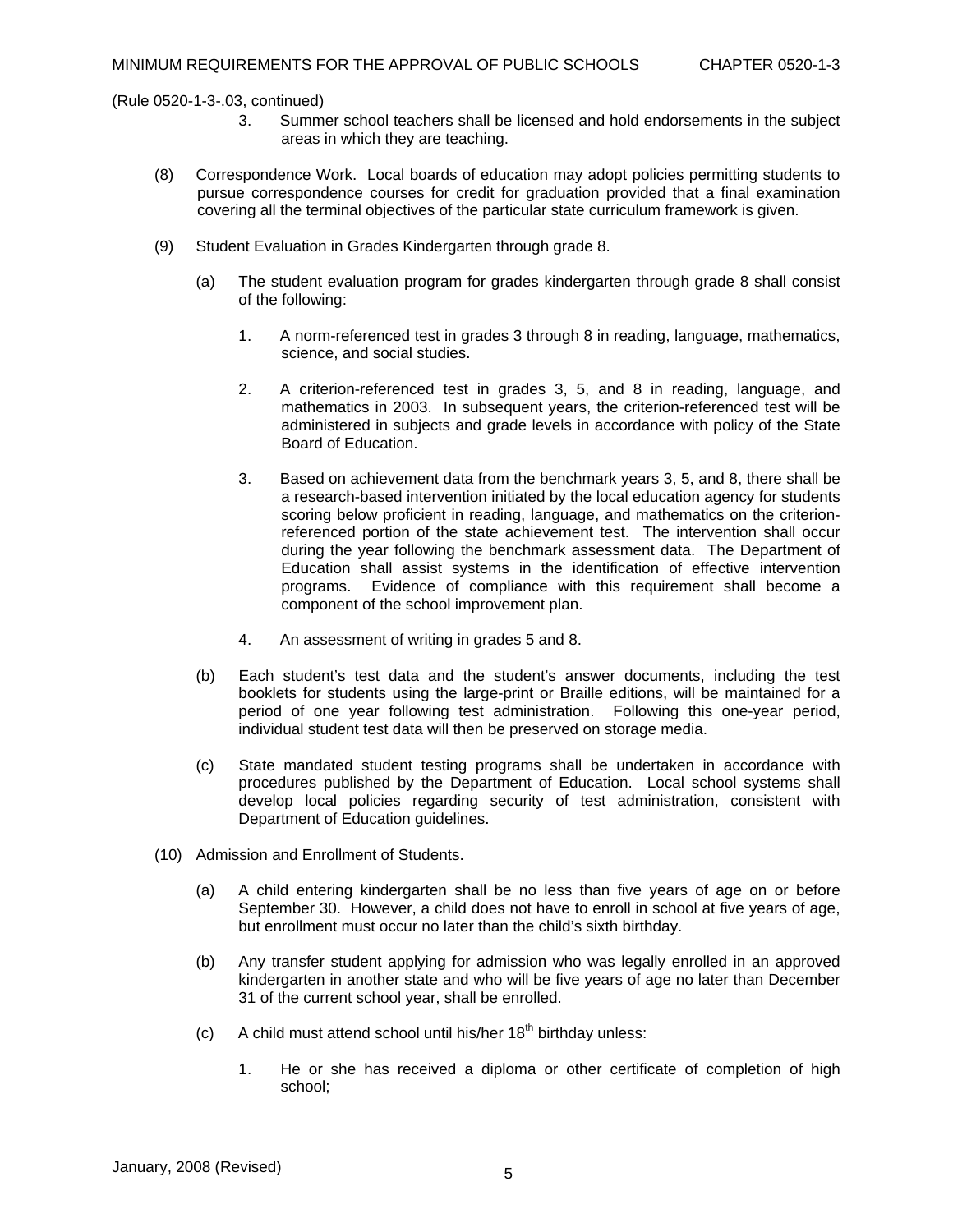- 2. He or she is enrolled in a course of instruction leading to a GED; or
- 3. He or she is enrolled in a home school and has reached their  $17<sup>th</sup>$  birthday.
- (11) Students Transferring From One School To Another.
	- (a) Students may transfer among public schools or among Category I, II, or III private schools (see Chapter 0520-7-2), without loss of credit for completed work. The school which the student leaves must supply a properly certified transcript showing the student's record of attendance, achievement, and the units of credit earned.
	- (b) Principals shall allow credit for work transferred from other schools only when substantiated by official transcripts. Students transferring from schools which are not approved by the Tennessee State Board of Education or by comparable agencies shall be allowed credit only when they have passed comprehensive written examinations approved, administered, and graded by the principal. Student scores from a recognized standardized test may substitute for the required comprehensive written examinations.
	- (c) The examination administered to students in grades 1-8 shall cover only the last grade completed.
	- (d) The examinations administered to students in grades 9-12 shall cover the individual subjects appearing on the official transcripts. The examination for subjects of more than one unit need cover only the last unit completed. A student transferring from one school to another may count for graduation one-half unit of credit in courses for which a minimum of one unit is required only if the course is not offered in the school to which he or she is transferring.
	- (e) The principal is authorized to transmit transcripts of a student to any school to which the student transfers or applies for admission when the records are requested by the receiving school or institution. The parent or guardian of the student will be notified that the transcript is being sent.
	- (f) A student may transfer to a school system other than the one in which they live up to two weeks before the beginning of the school year with only the approval of the receiving board of education. If a transfer request is less than two weeks before the beginning of the school year, or is during the school year, the approval of both the sending and receiving local board of education must be obtained.
	- (g) Local boards of education may arrange for the transfer of students residing within their systems to other school systems by establishing agreements with other local boards of education for the admission or transfer of students from one school system to another.
	- (h) The receiving board of education may set a time before or during the school year after which it will not accept transfer students. The receiving board of education may charge the non-resident student tuition to attend.
	- (i) If a local board of education otherwise permits non-resident students to transfer into its schools, it may not discriminate against any students solely on the grounds of their race, sex, national origin or disability, nor may it charge such students a tuition over and above the usual tuition for non-disabled persons.
- (12) Records and Reports.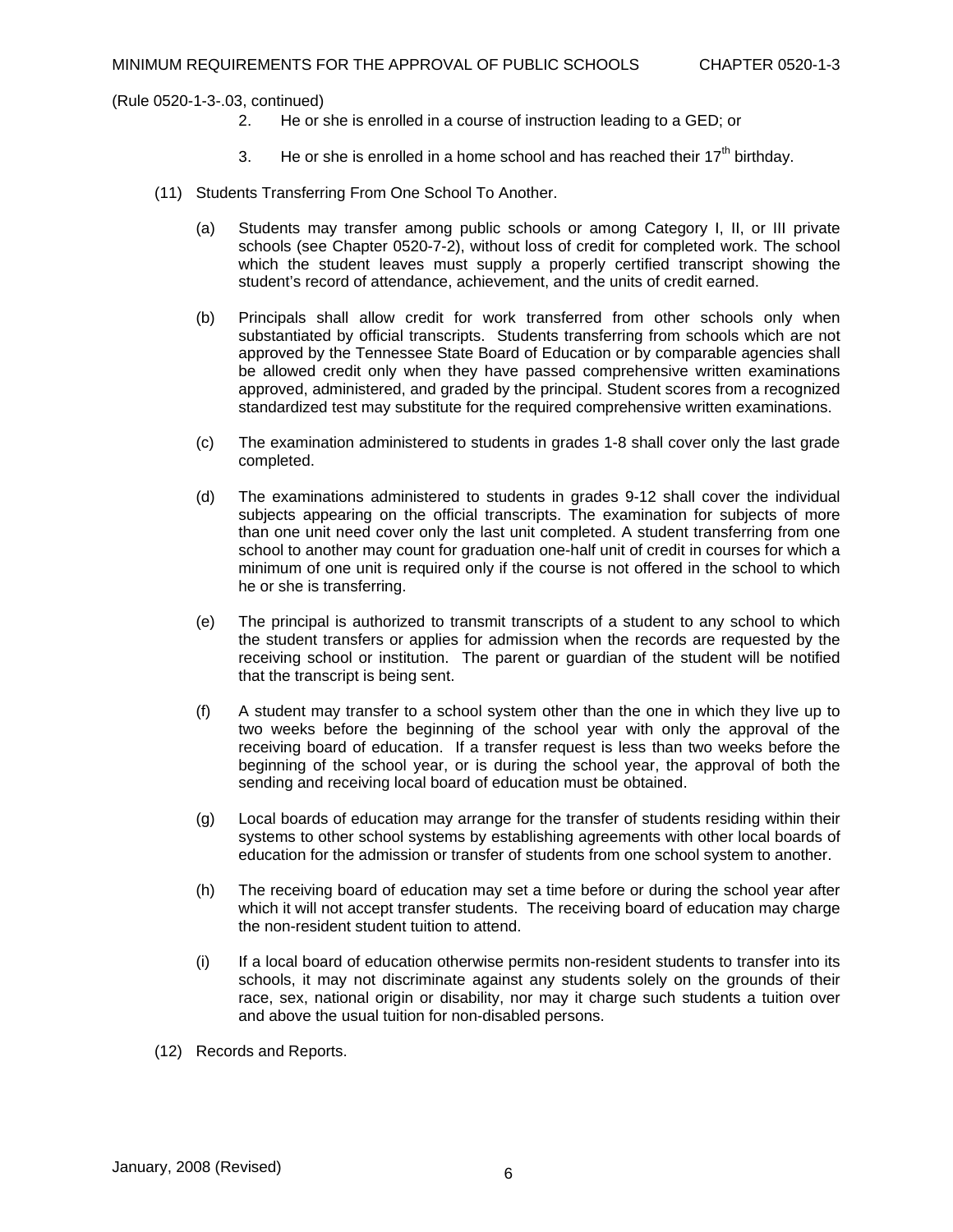- (a) A cumulative record provided to teachers by local school systems shall be kept up to date for each student, kindergarten through grade 12, and shall remain as local school property.
- (b) Each school shall provide for the storage and safekeeping of all records and reports.
- (c) The maintenance, use, dissemination and confidentiality of information in school records and reports shall be governed by written policies of the local board of education.
- (13) Withholding of Student Grades for Debts Owed to the School.
	- (a) Local education agencies are authorized to withhold all grade cards, diplomas, certificates of progress or transcripts of a student who has taken property which belongs to a local education agency, or has incurred a debt to a school, until such student makes restitution in full.
	- (b) No student shall be sanctioned under the provisions of this rule when the student is deemed to be without fault for the debt owed to the local education agency or the school.
	- (c) Local education agencies shall afford the student and/or the student's parent the opportunity to appear and be heard if such student and/or the parent disputes the debt, the amount of the debt, or the application of sanctions.
- (14) School Fees.
	- (a) Local school systems shall establish specific policies and procedures by which to waive school fees for verified students. A verified student is defined as a pupil enrolled in a public school who receives free or reduced price school lunches.
	- (b) Local school systems' policies and procedures for the waiver process and eligibility verification shall meet the following requirements:
		- 1. Local board policy will determine activities during the school day and supplies that are required for participation in courses offered for credit or grade for which the board authorizes the charging of fees. The board shall adopt a policy consistent with this rule by which to waive such fees for verified students.
		- 2. At the beginning of the school year, at the time of enrollment, and/or at the time of collecting school fees, all students and their parents or legal guardians shall be given clear and prominent written notice of the fee waiver process.
		- 3. The written notice of the fee waiver process shall include a form that parents or legal guardians shall use to request waiver of school fees and give permission for appropriate school personnel to verify their child(ren)'s status.
		- 4. If a child's parent or legal guardian gives written permission on the multi-use application approved by the U.S. Department of Agriculture and specified by the Commissioner of Education, the application for determining eligibility for free or reduced price school lunch may also be used to verify the student's eligibility status for fee waivers as required in #3, above. The signing of the waiver is not an additional requirement for participation in any of the school nutrition programs.
		- 5. The parent or legal guardian must sign the waiver of confidentiality and may limit the waiver to include only those programs to which they wish to apply.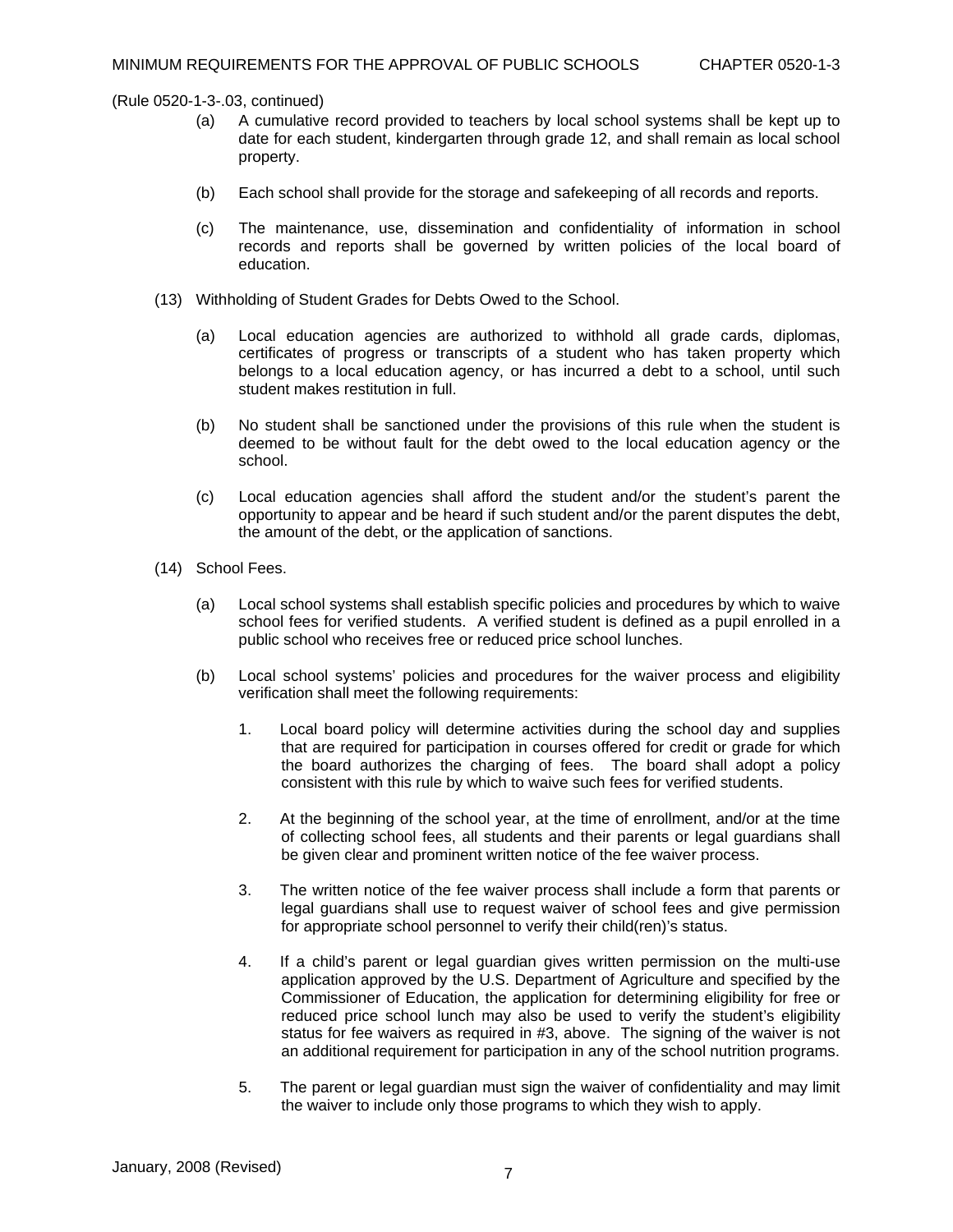- 6. The parent or legal guardian of a verified student shall be given the opportunity to pay all or any portion of the school fee if they desire. However, if the child is a verified student and wishes to invoke the waiver, no fees shall be charged.
- 7. No student shall be discriminated against because of race, sex, color, national origin, age or disability.
- 8. No overt identification of verified students shall be made.
	- (i) Appropriate school system personnel shall distribute to classroom teachers or other school personnel responsible for collecting fees a list of students who are verified as eligible for fee waivers. Lists provided to classroom teachers or others collecting fees shall contain only the names of those verified students from whom they are responsible for collecting fees.
	- (ii) The names of verified students shall not be published, posted or announced in any manner. Any records generated under this program that identify particular children shall be maintained in strict confidence and shall not be disclosed to any other person for any purpose. Such records as are legally required for auditing must be maintained in confidence.
- (c) School fees are defined as:
	- 1. Fees for activities that occur during regular school hours, including field trips, any portion of which fall within the school day;
	- 2. Fees for activities and supplies required to participate in all courses offered for credit or grade, including interscholastic athletics and marching band if taken for credit in accordance with local board policies;
	- 3. Fees or tuition applicable to courses taken for credit or grade during the summer by a student; except that non-resident students regularly enrolled in another school system may be required to pay fees or tuition for such summer courses;
	- 4. Fees required for graduation ceremonies;
	- 5. Fees for a copy of the student's record; and
	- 6. Refundable security deposits collected by a school for use of school property for courses offered for credit or grade, including interscholastic athletics and marching band if taken for credit in accordance with local board policies.
- (d) School fees do not include:
	- 1. Fines imposed on all students for late-returned library books; parking or other traffic fines imposed for abuse of parking privileges on school property; or reasonable charges for lost or destroyed textbooks, library books, workbooks or any other property of the school;
	- 2. Debts incurred pursuant to Rule 0520-1-3-.03(13), Withholding of Student Grades for Debts Owed to the School;
	- 3. Refundable security deposits collected by a school for use of school property for participation in extracurricular activities;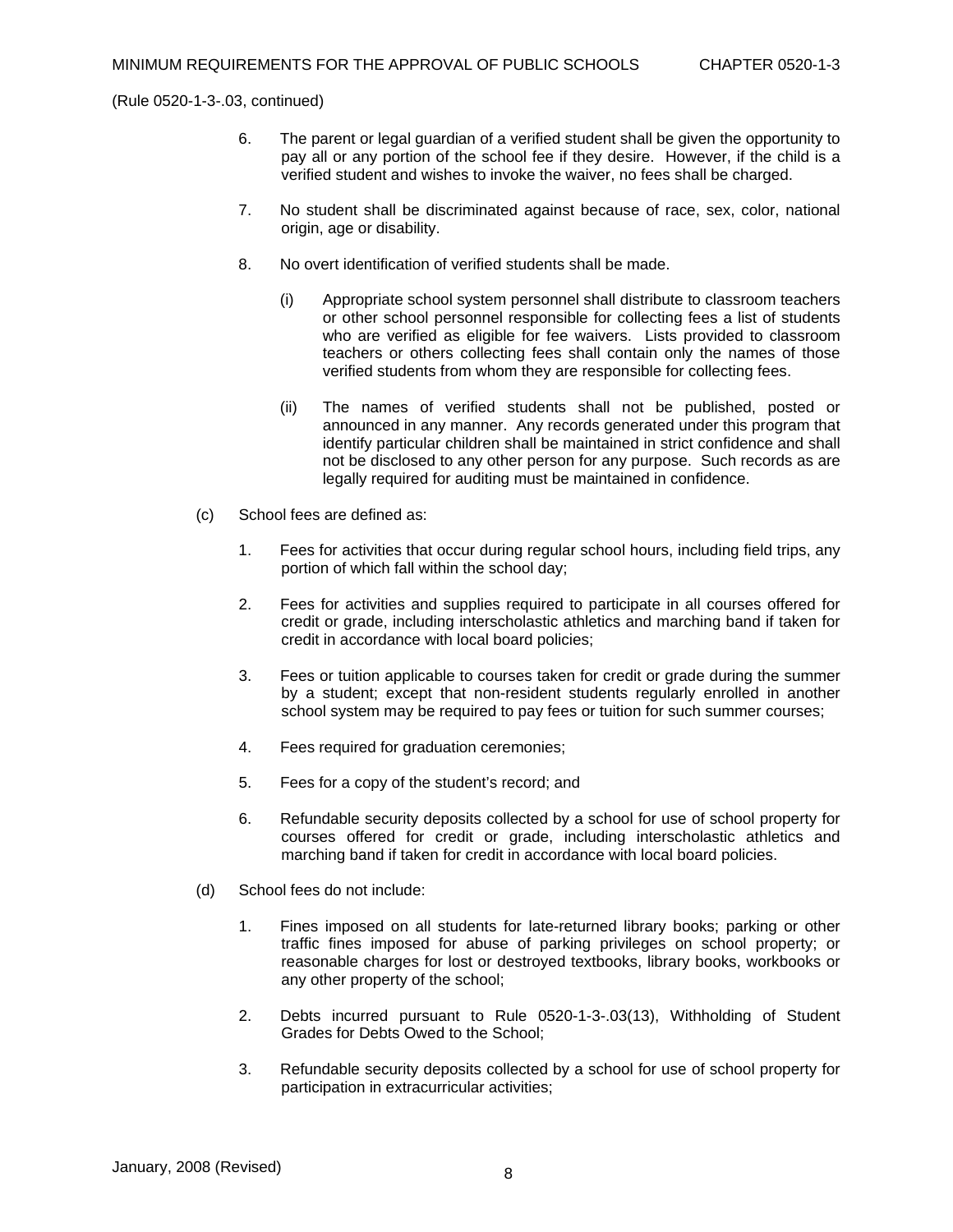- 4. Costs for extracurricular activities occurring outside the regular school day including sports, optional trips, clubs or social events; and
- 5. Non-resident tuition charged of all students attending a school system other than the one serving their place of residence.
- (e) Local education agencies shall provide written notice to parents or legal guardians of approval or denial of requests for fee waivers. Any denial shall contain the specific grounds for denial and shall afford the parent or legal guardian the opportunity for a personal meeting with the appropriate school personnel to discuss the validity of the denial.
- (f) Local education agencies shall keep copies of any forms, notices and/or instructions used by schools in the waiver of fees and shall keep records of any denials, appeals of denials, and resolution of such appeals.
- (15) Student Absence in Observance of Religious Holidays.

Any student who misses a class or day of school because of the observance of a day set aside as sacred by a recognized religious denomination of which the student is a member or adherent, where such religion calls for special observances of such day, shall have the absence from that school day or class excused and shall be entitled to make up any school work missed without the imposition of any penalty because of the absence.

- (16) School Board and School Improvement Planning.
	- (a) Each local board of education shall develop, maintain, and implement a long-range strategic plan which addresses at least a five-year period of time. The plan shall be updated every two years and include a mission statement, goals, objectives and strategies, and address the State Board of Education master plan.
	- (b) Each local board of education shall have each school under its jurisdiction develop, maintain, and implement a school improvement plan. The plan shall be updated every two years and include areas such as curriculum, instruction, professional development, and community partnerships, and address the long-range strategic plan of the local board of education.
- (17) Emergency Preparedness Plans.
	- (a) Each local school system shall have a disaster preparedness plan to include, but not be limited to, fire, tornado, earthquake, flood, bomb threat, and armed intrusion.
	- (b) Each school shall practice emergency safety procedures.
	- (c) Each local education agency having jurisdiction that lies entirely or partially within 100 miles of the New Madrid Fault Line shall implement earthquake preparedness drills in each of the schools administered by such local education agency. Section 4 - Earthquake Drills of the Guidebook for Developing A School Earthquake Safety Program published by the Federal Emergency Management Agency shall serve as the model plan for local education agencies to consider when adopting plans for earthquake preparedness drills. Affected local education agencies shall review and consider the entire guidebook to assure that their schools provide the optimal safety conditions for their students.
	- (d) Each school administered by a local education agency having jurisdiction that lies entirely or partially within 100 miles of the New Madrid Fault Line shall conduct at least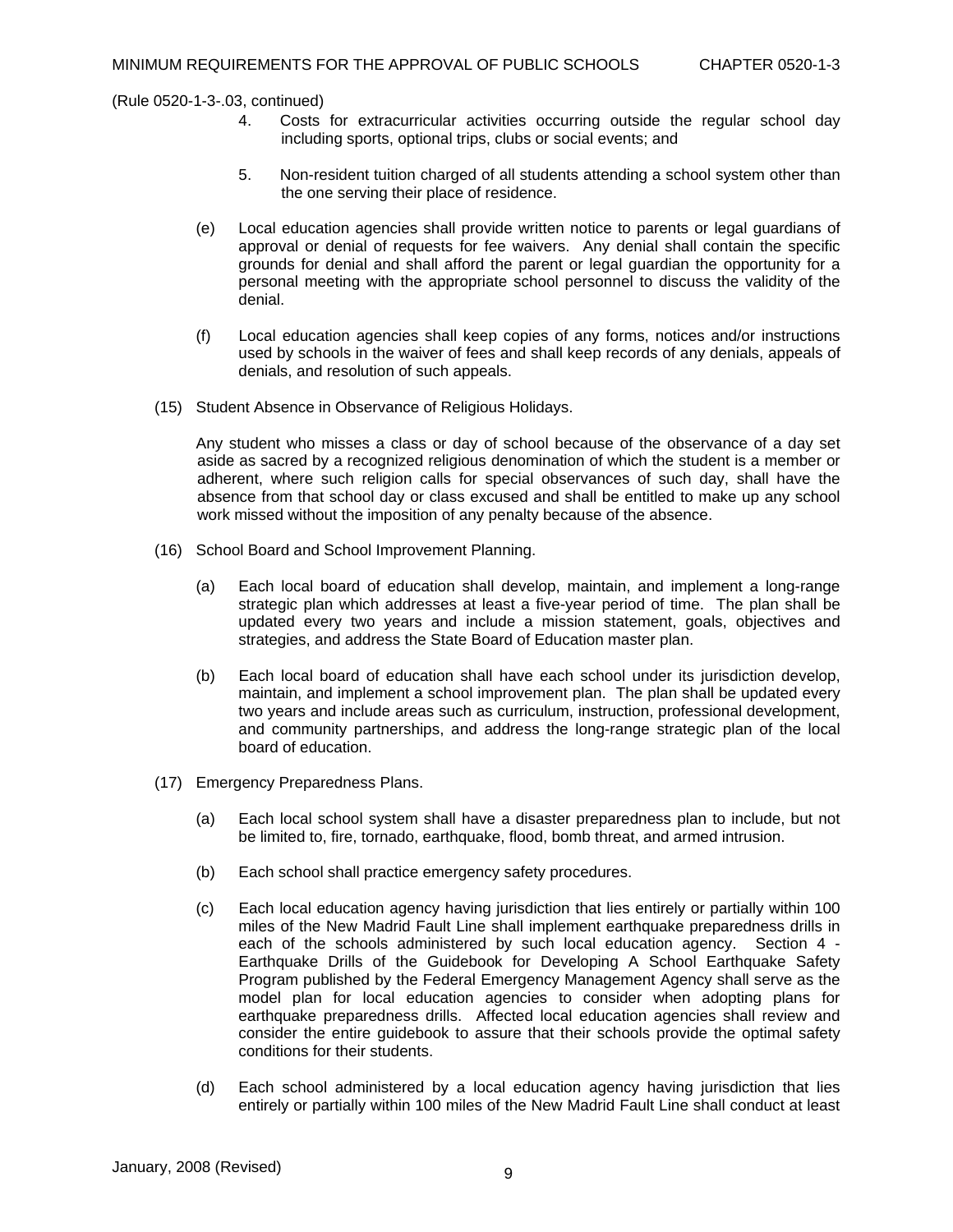two earthquake preparedness drills every school year. A record of the earthquake preparedness drills, including the time and date, shall be kept in the respective schools and shall be made available upon request by the Department of Education.

*Authority: T.C.A. §§49-1-302, 49-1-302(a)(2) and (13), 49-6-101, 49-6-201, 49-6-3001(c) and (c)(1), 49- 6-3003, 49-6-3005(a) and (a)(4), 49-6-3104, 49-6-3105, 49-6-6201, and Sections 30, 78 through 80, and 88 of Chapter 535 of the Public Acts of 1992. Administrative History: Original rule certified June 10, 1974. Amendment filed February 28, 1978; effective March 30, 1978. Amendment filed April 14, 1980; effective May 28, 1980. Amendment filed July 19, 1982; effective October 13, 1982. Repeal and new rule filed April 18, 1983; effective May 18, 1983. Amendment filed June 10, 1983; effective September 14, 1983. Amendment filed June 27, 1984; effective July 27, 1984. Amendment filed June 28, 1984; effective July 28, 1984. Amendment filed May 28, 1986; effective June 27, 1986. Repeal and new rule filed March 16, 1992; effective June 29, 1992. Amendment filed July 21, 1992; effective October 28, 1992. Amendment filed September 1, 1992; effective December 29, 1992. Amendment filed October 11, 1995; effective February 28, 1996. Amendment filed April 29, 1996; effective August 28, 1996. Amendment filed May 31, 1996; effective September 27, 1996. Amendment filed May 28, 1999; effective September 28, 1999. Amendment filed August 31, 2001; effective December 28, 2001. Amendment filed March 28, 2002; effective July 29, 2002. Amendment filed June 30, 2003; effective October 28, 2003. Amendment filed March 1, 2005; effective July 29, 2005. Amendment filed September 6, 2007; effective January 28, 2008.* 

## **0520-1-3-.04 EVALUATION OF LICENSED PERSONNEL, REQUIREMENT C.**

- (1) Local boards of education shall develop evaluation procedures for all professional school personnel.
- (2) Annual evaluation shall be made of non-career ladder educators who have not gained tenure. Non-career ladder educators with tenure shall be evaluated twice every five years on schedules determined locally.
- (3) Nothing in this section shall be construed to prevent or limit the number or extent of evaluations of educators conducted locally for any local purpose.
- (4) Standards and procedures for the evaluation of all licensed persons employed by local education agencies may be found in Chapter 0520-2-1.
- (5) By a date to be determined each year by the State Certification Commission, each local school system shall submit to the Commissioner of Education a description of its evaluation plan and instruments as specified. After approval by the Commissioner, if the evaluation plan or instruments change, the local school system shall submit a statement regarding these changes by July 1 prior to the school year in which they are to be used.

*Authority: T.C.A. §§49-1-302, 49-5-5103, and 49-5-5202. Administrative History: Original rule certified June 10, 1974. Amendment filed June 30, 1975; effective July 30, 1975. Amendment filed July 15, 1976; effective August 16, 1976. Amendment filed February 28, 1978; effective March 30, 1978. Amendment filed January 9, 1979; effective February 23, 1979. Amendment filed October 15, 1979; effective January 9, 1980. Amendment filed April 14, 1980; effective May 28, 1980. Amendment filed November 13, 1981; effective December 28, 1981. Amendment filed June 24, 1984; effective July 27, 1984. Amendment filed June 28, 1984; effective July 28, 1984. Amendment filed June 28, 1984; effective September 11, 1984. Amendment filed August 20, 1984; effective November 13, 1984. Amendment filed January 31, 1985; effective April 16, 1985. Amendment filed June 24, 1985; effective September 13, 1985. Amendment filed September 30, 1985; effective December 14, 1985. Amendment filed December 31, 1985; effective March 17, 1986. Amendment filed May 28, 1986; effective June 27, 1986. Amendment filed July 10, 1986; effective October 29, 1986. Amendment filed October 29, 1986; effective December 13, 1986. Amendment filed October, 15, 1986; effective January 27, 1987. Amendment filed April 24, 1987; effective June 8, 1987. Amendment filed April 18, 1988; effective July*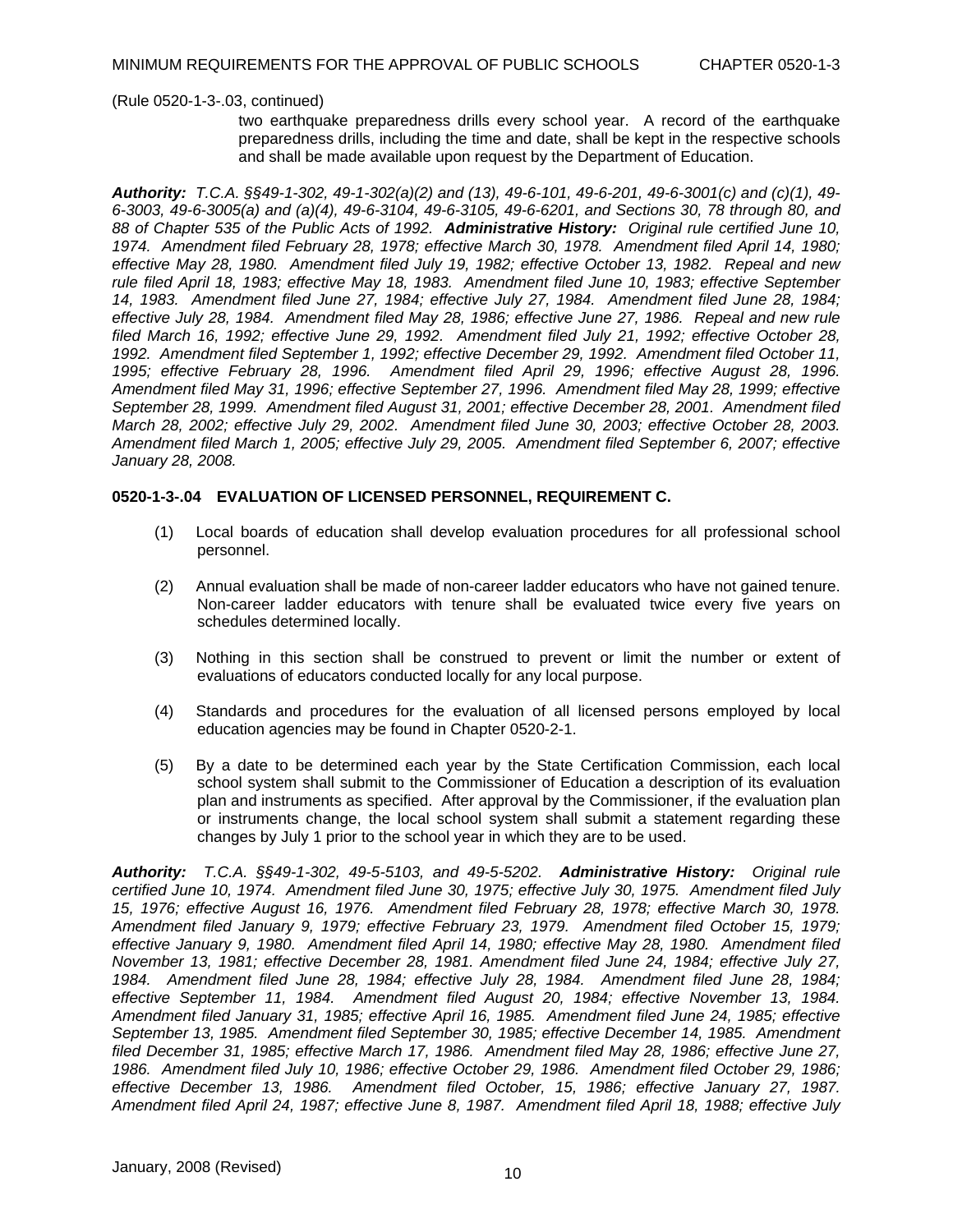*27, 1988. Amendment filed May 13, 1988; effective August 29, 1988. Amendment filed November 22, 1988; effective February 28, 1989. Amendment filed October 31, 1989; effective January 29, 1990. Amendment filed October 12, 1990; effective January 29, 1991. Repeal and new rule filed March 16, 1992; effective June 29, 1992.* 

### **0520-1-3-.05 STATE CURRICULUM, REQUIREMENT D.**

- (1) Curriculum Standards.
	- (a) The State Board of Education shall adopt curriculum standards for each subject area, grades K-12. The standards shall specify learning expectations and include performance indicators. The approved standards shall be the basis for planning instructional programs in each local school system.
	- (b) Adopted textbooks shall be aligned with state curriculum standards.
	- (c) Instruction in grades K-12 in issues of current concern such as character education, environmental education, economic education, career education, family life education, substance use and abuse, AIDS education, sexual abuse prevention, cardiopulmonary resuscitation, and safety shall be incorporated in appropriate subject areas and grade levels.
- (2) Experimental Projects and Special Courses.
	- (a) Local school systems may offer special courses not listed in 0520-1-3-.06 on an experimental basis. Each course must be approved in advance each year by the Commissioner of Education. After three years the course may become a permanent part of the local school program upon approval by the State Board of Education.
	- (b) The Commissioner of Education, in cooperation with the State Board of Education and local school system, shall have the authority to initiate experimental projects to determine the effectiveness of innovations in content or in the administration of instructional programs. The Commissioner of Education shall report the findings of these experimental projects to the State Board of Education on an annual basis.
- (3) Grading and Promotion.
	- (a) Each school shall evaluate and report in writing to the parent(s) or legal guardian(s) each student's progress in each subject, at least every nine weeks, in accordance with the school system's evaluation plan. A parent or legal guardian will sign or otherwise acknowledge the report and return it to the teacher. Local school systems may choose not to require parental acknowledgement of the grade report for students in grades 7- 12. If parental acknowledgement is not required, schools must publish annually the dates and method of reporting student progress and must provide ample opportunities for parents to notify the school of any concerns.
	- (b) Local school systems shall develop and implement grading, promotion, and retention policies for grades K-8. The policies shall be communicated annually to students and parents.
	- (c) Local school systems shall use the following uniform grading system for students enrolled in grades nine through twelve (9-12). Students' grades shall be reported for the purposes of application for postsecondary financial assistance administered by the Tennessee Student Assistance Corporation using the uniform grading system.

#### **Uniform Grading System**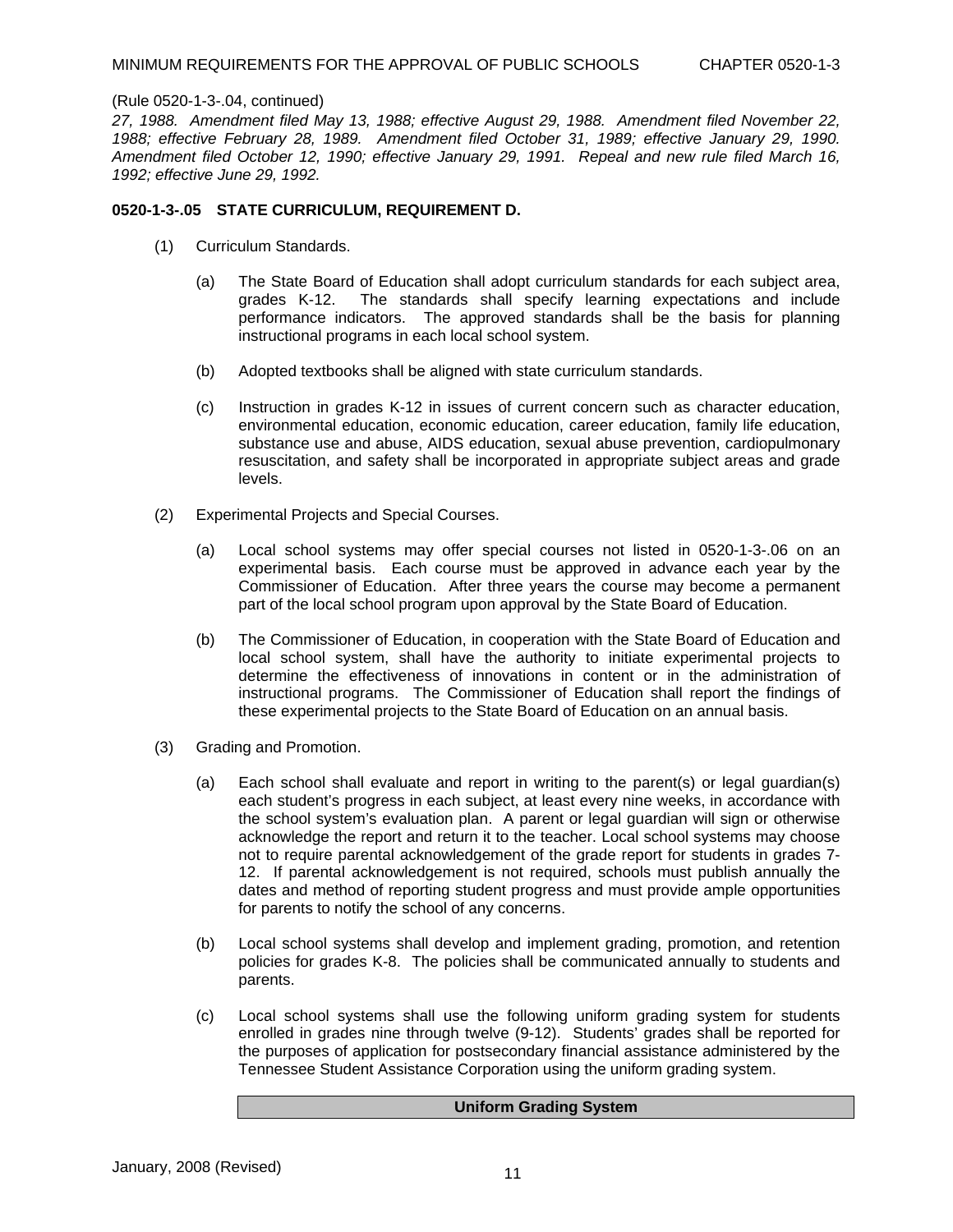| Grade | <b>Percentage Range</b> |     | <b>Weighting for Honors</b><br><b>Courses and National</b><br><b>Industry Certification</b> | <b>Weighting for Advanced</b><br><b>Placement and</b><br><b>International</b><br><b>Baccalaureate Courses</b> |
|-------|-------------------------|-----|---------------------------------------------------------------------------------------------|---------------------------------------------------------------------------------------------------------------|
| A     | 93                      | 100 | May include the addition                                                                    | May include the addition                                                                                      |
| в     | 85                      | 92  | of 3 percentage points to<br>the grades used to<br>calculate the semester<br>average.       | of 5 percentage points to<br>the grades used to<br>calculate the semester<br>average.                         |
| C.    | 75                      | 84  |                                                                                             |                                                                                                               |
| D     | 70                      | 74  |                                                                                             |                                                                                                               |
| E     |                         | 69  |                                                                                             |                                                                                                               |

 Assigning additional quality points above 4.0 for honors courses, AP, IB, and National Industry Certification courses is not allowed for the purpose of determining eligibility for the lottery scholarships.

 All course types, as defined below, shall be used for reporting student grades for the determination of eligibility for HOPE scholarships.

- (d) State approved courses. State approved courses shall meet all appropriate content standards, learning expectations, and performance indicators as approved by the State Board of Education and are eligible for the points listed above.
- (e) Honors Courses and National Industry Certification courses. Local education agencies may elect to offer honors courses and National Industry Certification (NIC) courses. Local educational agencies electing to offer honors courses will ensure that the approved honors courses substantially exceed the content standards, learning expectations, and performance indicators as approved by the State Board of Education. Further, each local education agency offering honors courses will ensure that additional rigor is being provided by implementing the framework of standards for honors courses listed below:
	- 1. Framework of Standards for Honors Courses

 Honors courses will substantially exceed the content standards, learning expectations, and performance indicators approved by the State Board of Education. Teachers of honors courses will model instructional approaches that facilitate maximum interchange of ideas among students: independent study, self-directed research and learning, and appropriate use of technology. All honors courses must include multiple assessments exemplifying coursework (such as short answer, constructed-response prompts, performance-based tasks, open-ended questions, essays, original or creative interpretations, authentic products, portfolios, and analytical writing). Additionally, an honors course shall include a minimum of five of the following components:

- (i) Extended reading assignments that connect with the specified curriculum.
- (ii) Research-based writing assignments that address and extend the course curriculum.
- (iii) Projects that apply course curriculum to relevant or real-world situations. These may include oral presentations, power point, or other modes of sharing findings. Connection of the project to the community is encouraged.
- (iv) Open-ended investigations in which the student selects the questions and designs the research.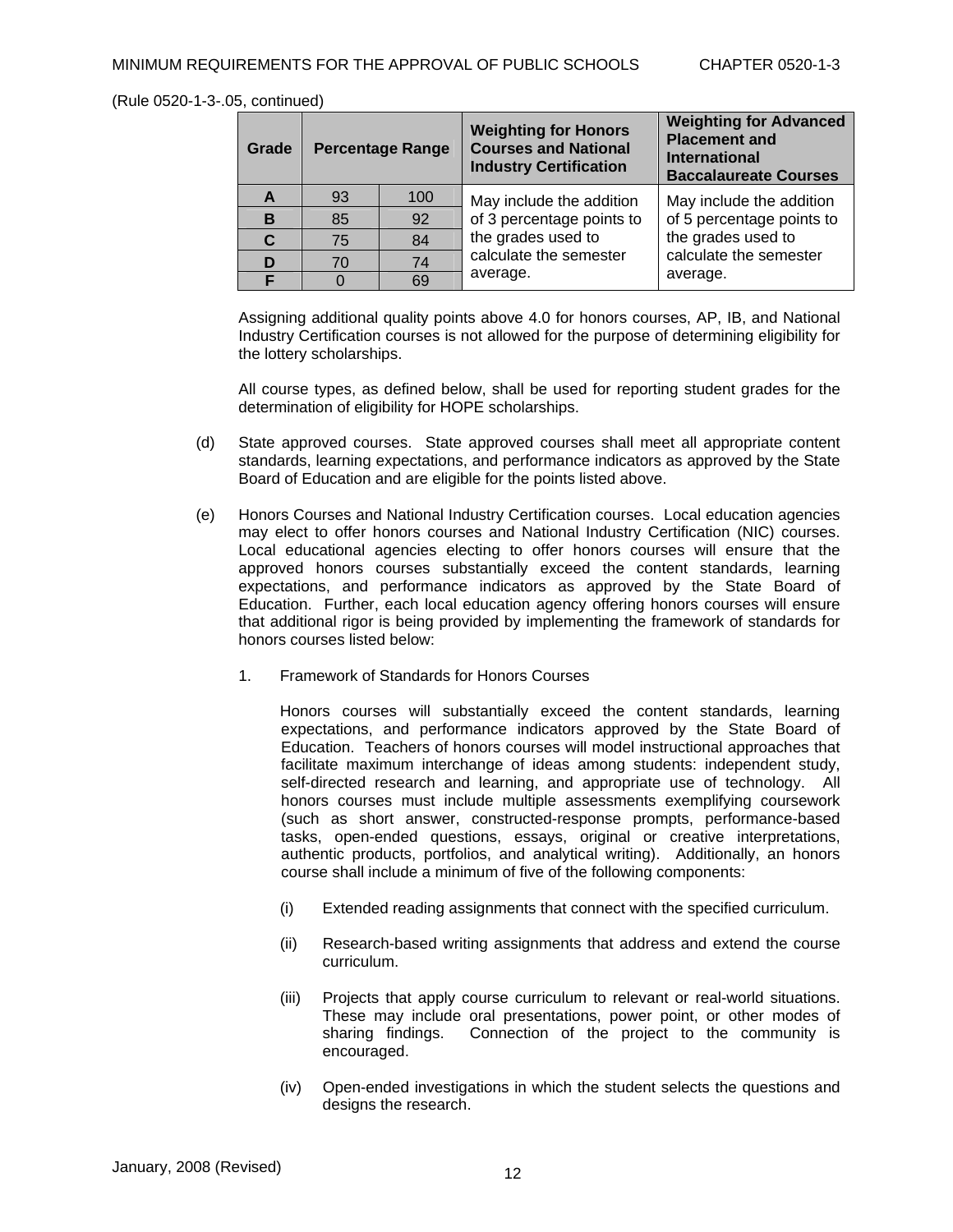- (v) Writing assignments that demonstrate a variety of modes, purposes, and styles.
	- (I) Examples of mode include narrative, descriptive, persuasive, expository, and expressive.
	- (II) Examples of purpose include to inform, entertain, and persuade.
	- (III) Examples of style include formal, informal, literary, analytical, and technical.
- (vi) Integration of appropriate technology into the course of study.
- (vii) Deeper exploration of the culture, values, and history of the discipline.
- (viii) Extensive opportunities for problem solving experiences through imagination, critical analysis, and application.
- (ix) Job shadowing experiences with presentations which connect class study to the world of work.

 All course types which meet the above framework will be classified as honors, eligible for additional percentage point weighting.

 Technical courses that offer a National Industry Certification through a nationally recognized examination may be weighted by adding 3 points to all grades used to calculate the semester average.

 If honors courses and courses that offer National Industry Certification are offered, the local education agency shall annually approve the list of such courses. This list of National Industry Certification courses and of approved honors courses with a complete syllabus for each course shall be approved by the local education agency and made readily available to the public.

 Each local education agency shall adopt policies for honors courses and technical courses that offer national industry certification that may allow for the addition of 3 points to all grades used to calculate the semester average.

2. Advanced Placement Courses and International Baccalaureate Courses. Local education agencies may elect to offer Advanced Placement and International Baccalaureate courses. If Advanced Placement and International Baccalaureate courses are offered, the local education agency shall annually approve a list of such courses. This list of approved courses shall be made readily available to the public. Local education agencies will ensure that approved courses substantially incorporate the learning objectives and course descriptions as defined by the College Board or International Baccalaureate Agency.

 Each local education agency shall adopt policies for the approved Advanced Placement courses and International Baccalaureate courses that have end-ofcourse national examinations that may allow for the addition of 5 points to all grades used to calculate semester averages. Only Advanced Placement and International Baccalaureate courses that have end-of-course national examinations qualify for the addition of 5 points.

(4) Reserved.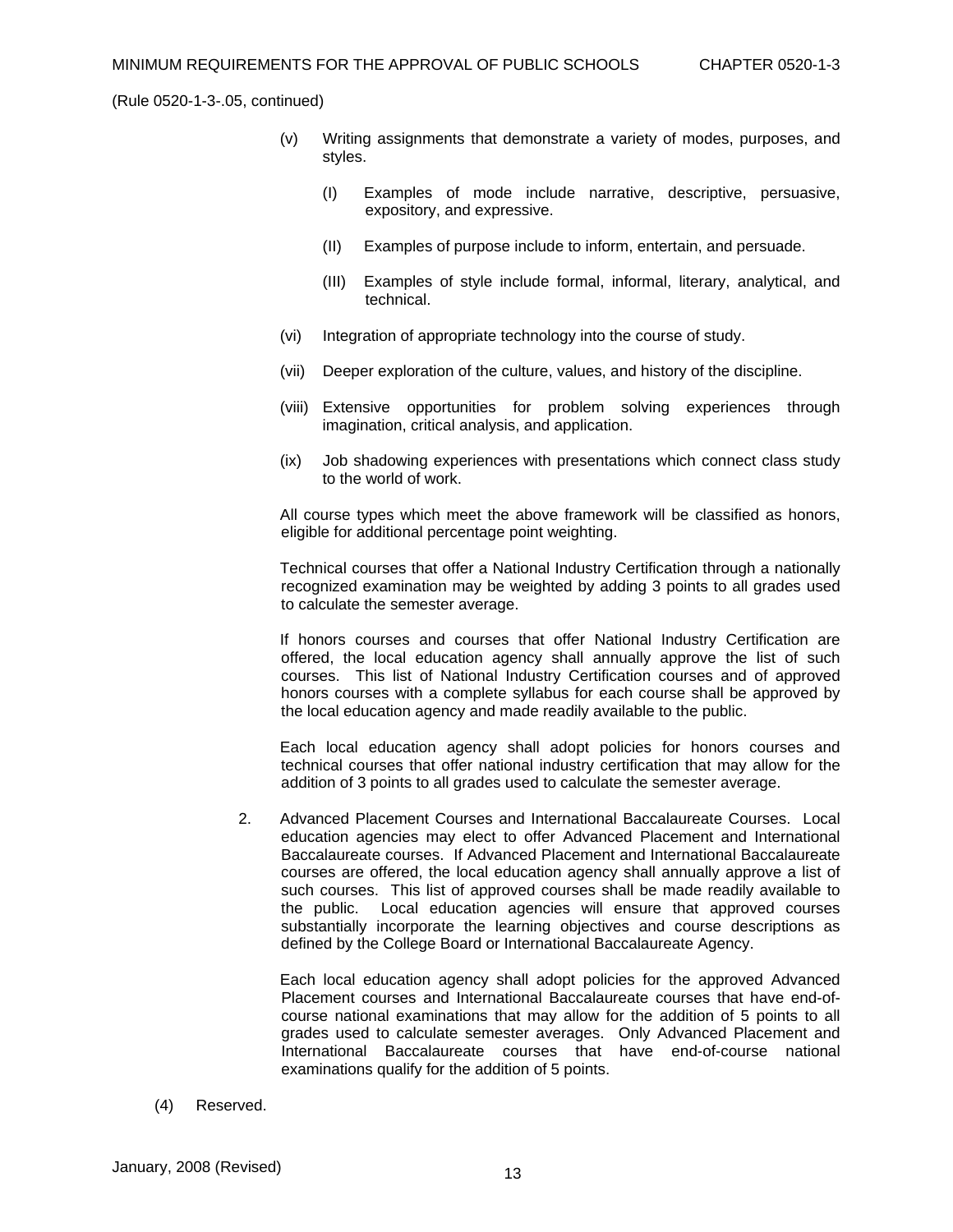- (5) Pre-kindergarten, Kindergarten, and Grades 1-3.
	- (a) All approved pre-kindergarten and kindergarten programs shall be child-centered, family focused, and developmentally appropriate. Pre-kindergarten programs shall be based on the early childhood education and parent involvement policy of the State Board of Education. Kindergarten programs shall be based on the state curriculum framework.
		- 1. The programs shall provide daily active learning experiences through exploration and play. Hands-on manipulation of real objects shall be emphasized in the learning experiences in preference to worksheet items.
		- 2. The programs shall provide an arrangement of the room, equipment, and materials in learning centers which facilitate both small group and individual child use. Such equipment and materials shall be appropriate in size and complexity to the age of the children.
		- 3. Assessment of pre-kindergarten and kindergarten children shall emphasize the use of observational data and other assessments that support the delivery of an individualized, developmentally appropriate program.
			- (i) Standardized or formalized testing may be administered to prekindergarten and kindergarten children only for the purposes of diagnosing special educational needs, developing services to support mainstreaming of children with disabilities, and/or for meeting any required federal program eligibility standards.
			- (ii) Each local school system shall adopt and implement a comprehensive developmental assessment program for kindergarten children, to be used in developing instructional programs for kindergarten children.
		- 4. Pre-kindergarten programs shall be staffed by at least one teacher for each 20 children and additional educational assistants or other personnel as are required to meet the adult/child ratio standards specified by the State Department of Human Services and administered by the State Department of Education for child care programs in schools.
		- 5. Pre-kindergarten programs shall use and maintain transportation services (if provided) and facilities which meet the fire, safety, and health standards specified by the State Department of Human Services and Head Start, and administered by the State Department of Education for child care programs in schools.
	- (b) The curriculum and program structure for children in pre-kindergarten, kindergarten, and grades 1-3 shall be organized to support developmentally appropriate practice and may serve children in ungraded (non-graded or multi-age) groups or classes. Ungraded programs may also be developed in other grades.
	- (c) A Montessori kindergarten program may be approved if it meets all state requirements for approval as a public school except that compliance of its teachers with the standards and requirements of the Montessori Accreditation Council for Teacher Education (MACTE) and completion of a baccalaureate degree shall satisfy teacher employment standards for teaching in Montessori kindergartens: however, compliance with MACTE standards shall not satisfy employment standards for teaching in public schools.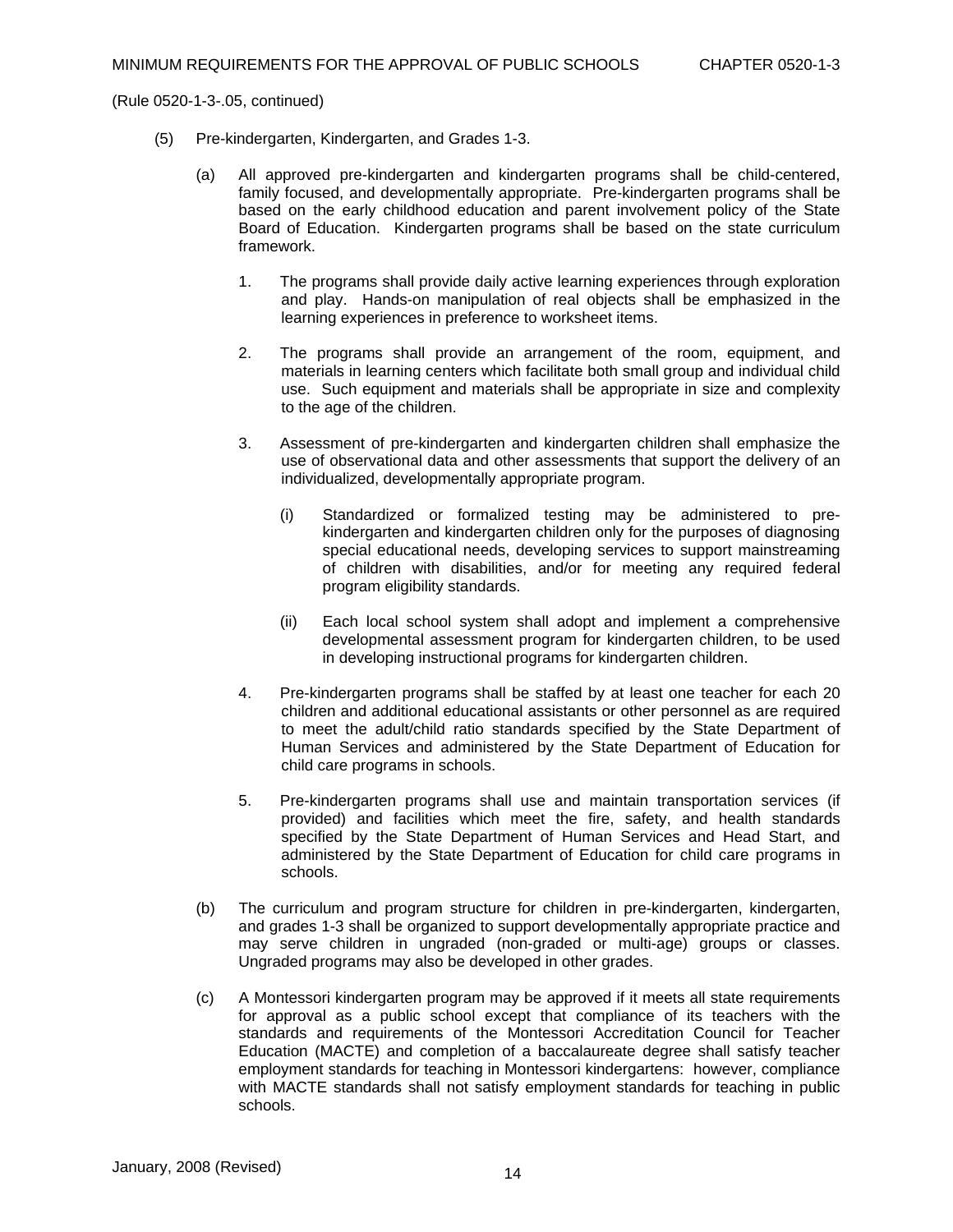- (6) Areas of Instruction.
	- (a) Language Arts.
		- 1. Grades K-8.
			- (i) The language arts program, provided annually, shall be based on state curriculum standards and shall be developmentally appropriate with instruction focusing on receptive and expressive language skills.
			- (ii) Students whose first language is not English and who are identified as limited English proficient shall be provided with English instruction especially designed for speakers of other languages.
		- 2. Grades 9-12.
			- (i) Four units of credit in English language arts shall be required for graduation. Literature shall be drawn from diverse cultures.
			- (ii) Courses in speech, journalism, competency English, and creative writing may be taken for elective credit but will not satisfy the four units of English language arts required for graduation.
			- (iii) Students whose first language is not English and who are identified as limited English proficient shall be provided with English instruction especially designed for speakers of other languages. These courses may be used to satisfy the English language requirement for graduation, not to exceed two units.
		- 3. Foreign Languages.
			- (i) Grades K-8. Foreign language instruction may be incorporated into the curriculum.
			- (ii) Grades 9-12. Students who elect the university preparation curriculum shall complete two units in any one foreign language.
			- (iii) School systems may allow students who are native speakers of languages other than English to complete the graduation requirements for the university preparation curriculum without taking foreign language courses provided oral and written proficiency in the native language can be documented. Such documented native language proficiency will be noted on the Tennessee high school transcript.
	- (b) Mathematics.
		- 1. Grades K-8. The mathematics program, provided annually, shall be based on state curriculum standards and shall be developmentally appropriate, with instruction focusing on the use of manipulatives to teach mathematical language skills and concepts.
		- 2. Grades 9-12. Three units of credit in mathematics shall be required for graduation. Students shall be required to achieve, by the time they graduate, at least one of the following: Algebra I, Technical Algebra (formerly Math for Technology II), or Integrated Mathematics I. Students who enter high school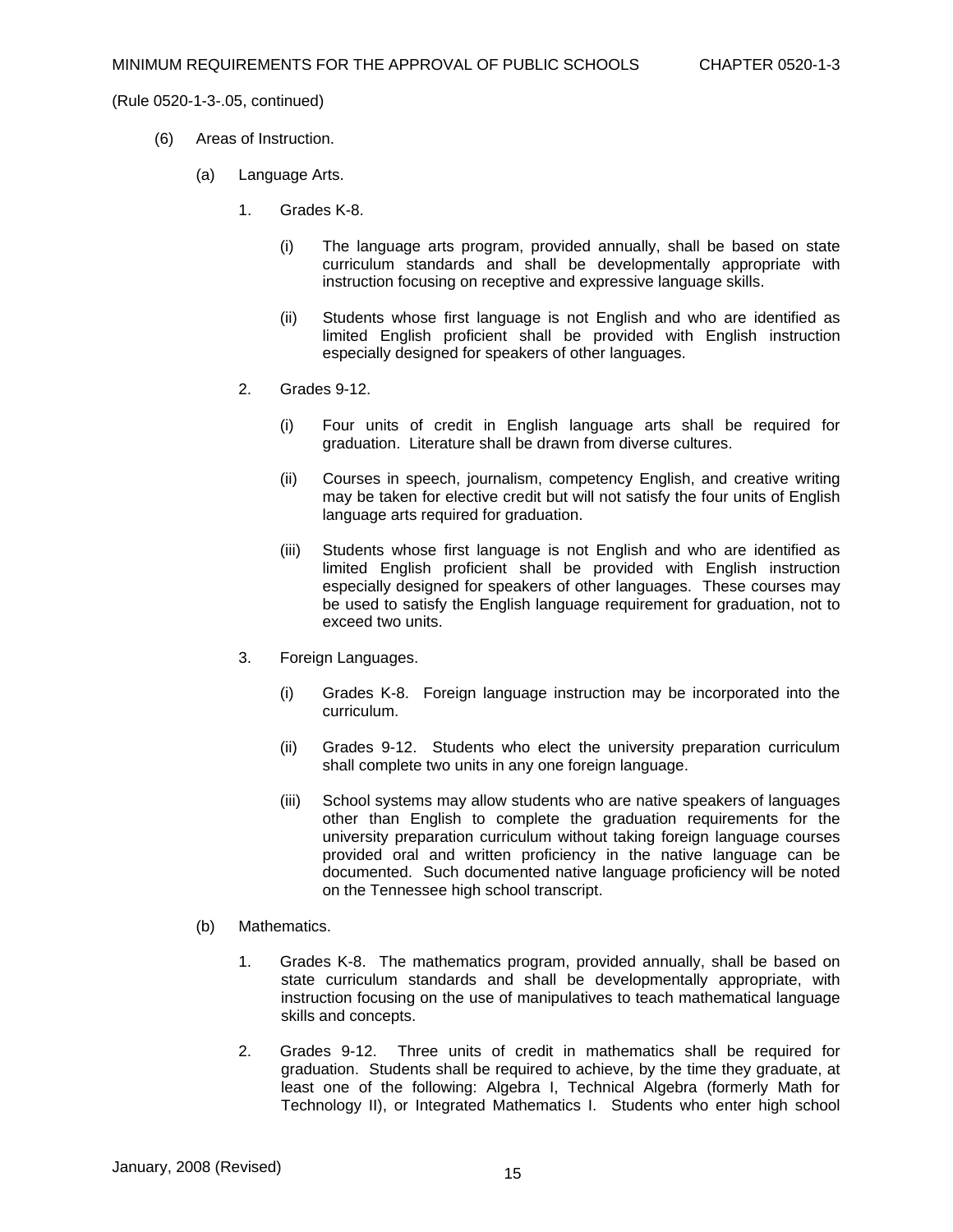beginning in 2005-06 will also be required to complete one of the following: Geometry, Technical Geometry, Algebra II, or Integrated Mathematics II as part of the three required units. Calculators shall be provided for use in all mathematics courses.

- (c) Science.
	- 1. Grades K-8. The science program, provided annually, shall be based on state curriculum standards and shall be developmentally appropriate, with instruction focusing on laboratory experiences.
	- 2. Grades 9-12. Three units of science shall be required for graduation. One unit shall be drawn from the physical sciences and one unit shall be drawn from the life sciences. All science courses shall include laboratory experiences.
- (d) Social Studies.
	- 1. Grades K-8. The social studies program, provided annually, shall be based on state curriculum standards and shall be developmentally appropriate, with instruction focusing on experiences to enable students to learn about themselves and others in the community, state, nation and world.
	- 2. Grades 9-12. The social studies curriculum shall consist of three units and shall include United States history, world history/world geography, economics, and government. The requirement may be met either by combining these subjects or by separate courses.
	- 3. The curriculum shall include African American history and culture.
	- 4. All social studies programs shall include a multi-cultural perspective.
- (e) Health, Physical Education, and Wellness.
	- 1. Health and Physical Education, Grades K-8. The health education and physical education programs, provided annually, shall be based on state curriculum standards and shall be developmentally appropriate with instruction focusing on activities which will promote good health habits and enhance physical fitness.
	- 2. Wellness, Grades 9-12.
		- (i) Students shall complete 1 unit of wellness. The program shall be based on the state curriculum standards and shall integrate concepts from the areas of health and physical fitness.
		- (ii) Participation in marching band and interscholastic athletics shall not be substituted for this requirement. Credit earned in two years of JROTC may be substituted for the wellness requirement provided the local board of education has complied with the requirements of the State Board of **Education**
		- (iii) Participation in marching band and interscholastic athletics shall not be substituted for the wellness requirement. Credit earned in two years of JROTC may be substituted for the wellness requirement provided the local board of education has complied with requirements of the State Board of Education.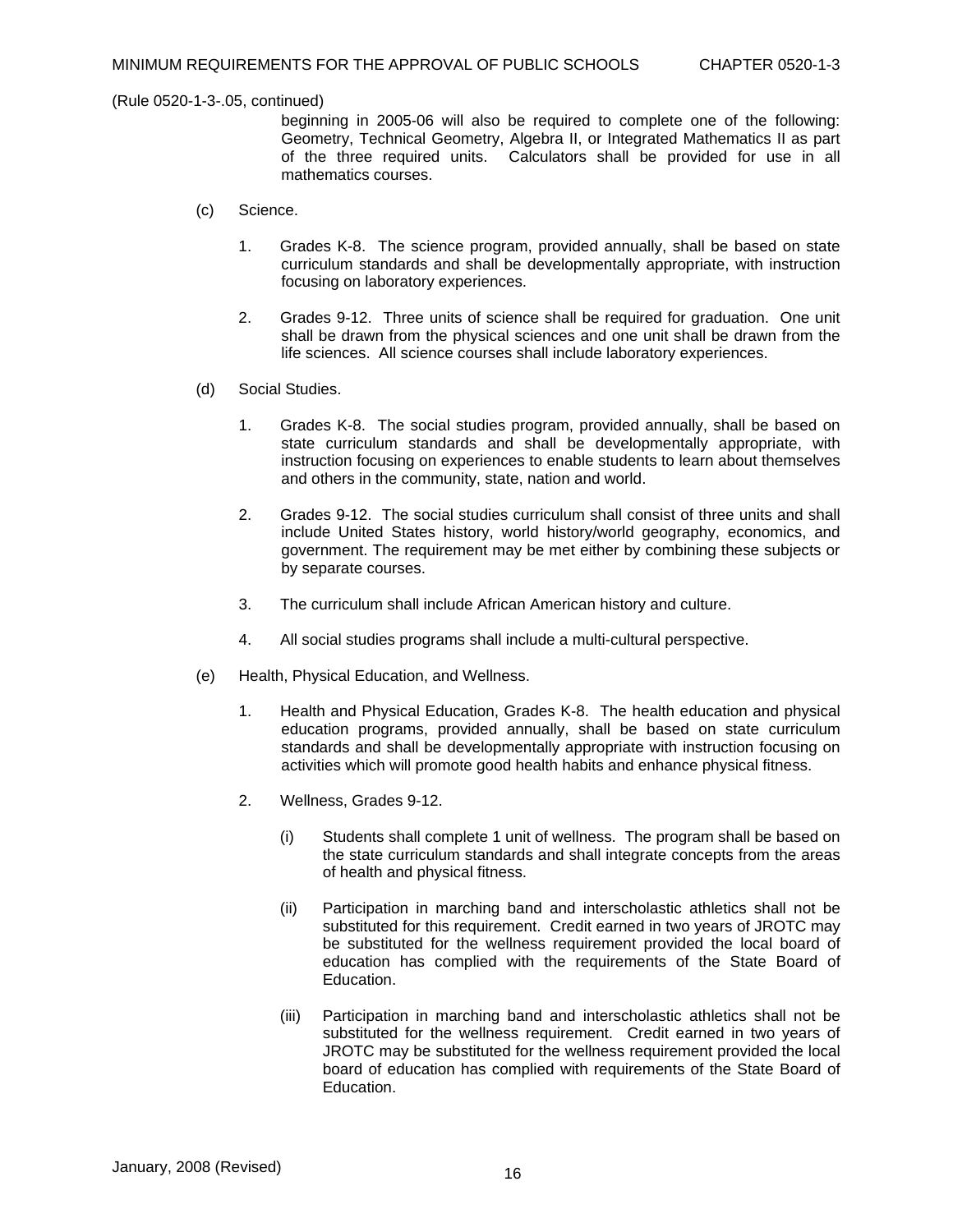- 3. For pupils who have physical disabilities, the physical education program shall be modified based on the annual written recommendation of a physician. The statement of the physician shall indicate the type of disability and include a recommended activity program.
- (f) Automobile Driver Education, Grades 9-12.
	- 1. Driver education, when offered, must follow the guidelines of the state curriculum standards. The course shall be a one-half unit elective and shall include not fewer than 30 class hours of instruction and six hours of experience behind the wheel. Students shall be permitted to enroll in the program when they have reached the age of 15 years.
- (g) Fine Arts. Students who elect the university preparation curriculum shall complete 1 unit of fine arts.
	- 1. Visual Arts. Grades K-12. The visual art program shall be based on the state curriculum standards and shall be developmentally appropriate with instruction focusing on activities relating to appreciation and production.
	- 2. Music. Grades K-12. The music program shall be based on the state curriculum standards and shall be developmentally appropriate with instruction focusing on activities relating to appreciation and production.
	- 3. Theatre Arts. Grades K-12. The theatre arts program shall be based on the state curriculum standards and shall be developmentally appropriate with instruction focusing on activities relating to appreciation and production.
	- 4. Dance. Grades K-12. The dance program shall be based on the state curriculum standards and shall be developmentally appropriate with instruction focusing on activities relating to appreciation and production.
	- 5. Fine Arts. Grades K-8. The visual arts and music programs, provided annually, shall be based on state curriculum standards and shall be developmentally appropriate. Instruction in theater arts and dance may be incorporated into the curriculum consistent with state curriculum standards
- (h) General Education Exploratory Courses. Grades 6-12.

Classes in business education, family and consumer sciences and technology education may be offered.

- (i) Computer Technology.
	- 1. Grades K-8. The computer technology program shall be based on the state curriculum standards and shall be developmentally appropriate, with instruction focusing on computer literacy and the use of the computer as a productivity tool.
	- 2. Grades 9-12. Classes in computer technology and computer language may be offered.
	- 3. School systems shall verify, beginning September 1, 1994, that all graduating seniors have had the equivalent of at least one year (180 hours) of computer education during their K-12 tenure. Students who transfer from another state during their senior year are exempt from this requirement.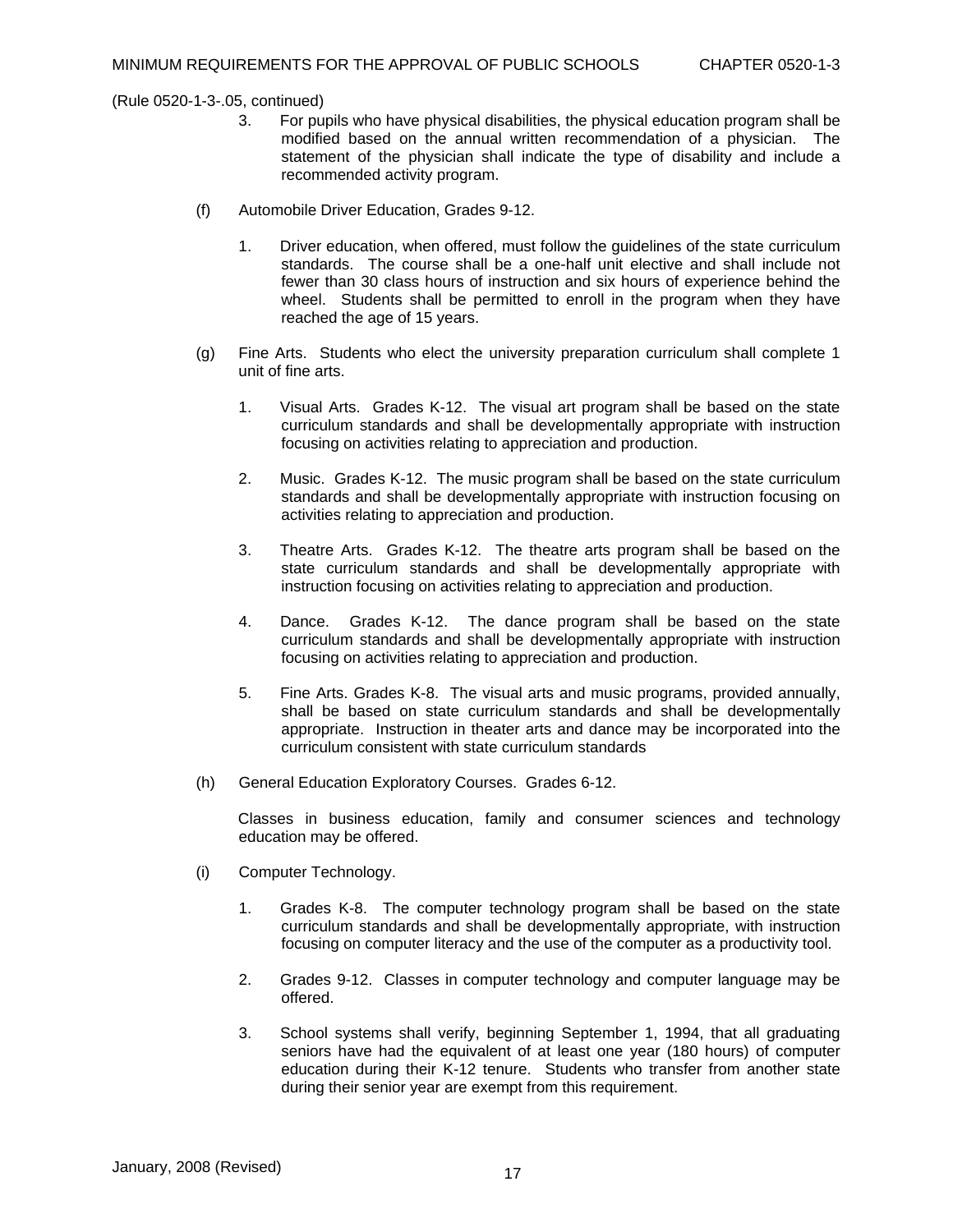- (j) Career and Technical Education.
	- 1. Grades K-8. Classes in career and technical education may be offered and shall be based on the state curriculum standards.
	- 2. Grades 9-12. Students who elect the technical preparation curriculum shall complete a four-unit program of study focusing on a particular technical area.
- (7) Curriculum for Children with Disabilities.
	- (a) The curriculum for children with disabilities shall be an integral part of the general curriculum of the school. Provision shall be made for instruction in all instructional areas with changes and adaptations, within and/or outside of the regular instructional program, to meet the abilities and needs of the individual child.
	- (b) An Individualized Educational Program (IEP) shall be designed for every eligible child. An IEP is a written plan for each eligible child, developed in a multidisciplinary team meeting in accordance with the requirements in 0520-1-3-.09.

*Authority: T.C.A. §§37-1-603, 49-1-204, 49-1-302, 49-1-404, 49-6-101, 49-6-209(d), 49-6-407, 49-6- 1003, 49-6-1005, 49-6-1006, 49-6-1007, 49-6-1008, 49-6-1202, 49-6-1203, 49-6-1204, 49-6-1205, 49-6- 1302, 49-6-2202, 49-6-2203, and 49-6-3001(c)(3)(A). Administrative History: Original rule certified June 10, 1974. Amendment filed June 30, 1975; effective July 30, 1975. Amendment filed July 15, 1976; effective August 16, 1976. Amendment filed October 3, 1985; effective January 14, 1986. Amendment filed January 17, 1986; effective April 15, 1986. Amendment filed May 28, 1986; effective June 27, 1986. Amendment filed August 26, 1986; effective November 29, 1986. Repeal and new rule filed March 16, 1992; effective June 29, 1992. Amendment filed April 28, 1992; effective July 29, 1992. Amendment filed September 1, 1992; effective December 29, 1992. Amendment filed January 21, 1994; effective May 31, 1994. Amendment filed April 29, 1996; effective August 28, 1996. Amendment filed January 14, 1997; effective May 30, 1997. Amendment filed April 27, 1998; effective August 28, 1998. Amendment filed July 13, 1998; effective November 27, 1998. Amendment filed November 18, 1999; effective March 30, 1999. Amendment filed April 28, 2000; effective August 28, 2000. Amendment filed October 31, 2002; effective February 28, 2003. Amendment filed March 31, 2003; effective July 29, 2003. Amendment filed June 30, 2003; effective October 28, 2003. Amendment filed June 30, 2005; effective October 28, 2005. Amendments filed December 28, 2005; effective April 28, 2006.* 

## **0520-1-3-.06 GRADUATION, REQUIREMENT E.**

- (1) Graduation Requirements.
	- (a) High School Diploma, High School Certificate, and Special Education Diploma.
		- 1. The high school diploma will be awarded to students who (1) earn the specified 20 units of credit or satisfactorily complete an individualized educational program, (2) meet competency test or gateway examination standards, and (3) have satisfactory records of attendance and conduct.
		- 2 The high school certificate may be awarded to students who have earned the specified 20 units of credit and who have satisfactory records of attendance and conduct, but who have not met competency test or gateway examination standards.
		- 3. The special education diploma will be awarded to students who have satisfactorily completed an individualized education program, and who have satisfactory records of attendance and conduct, but who have not met competency test or gateway examination standards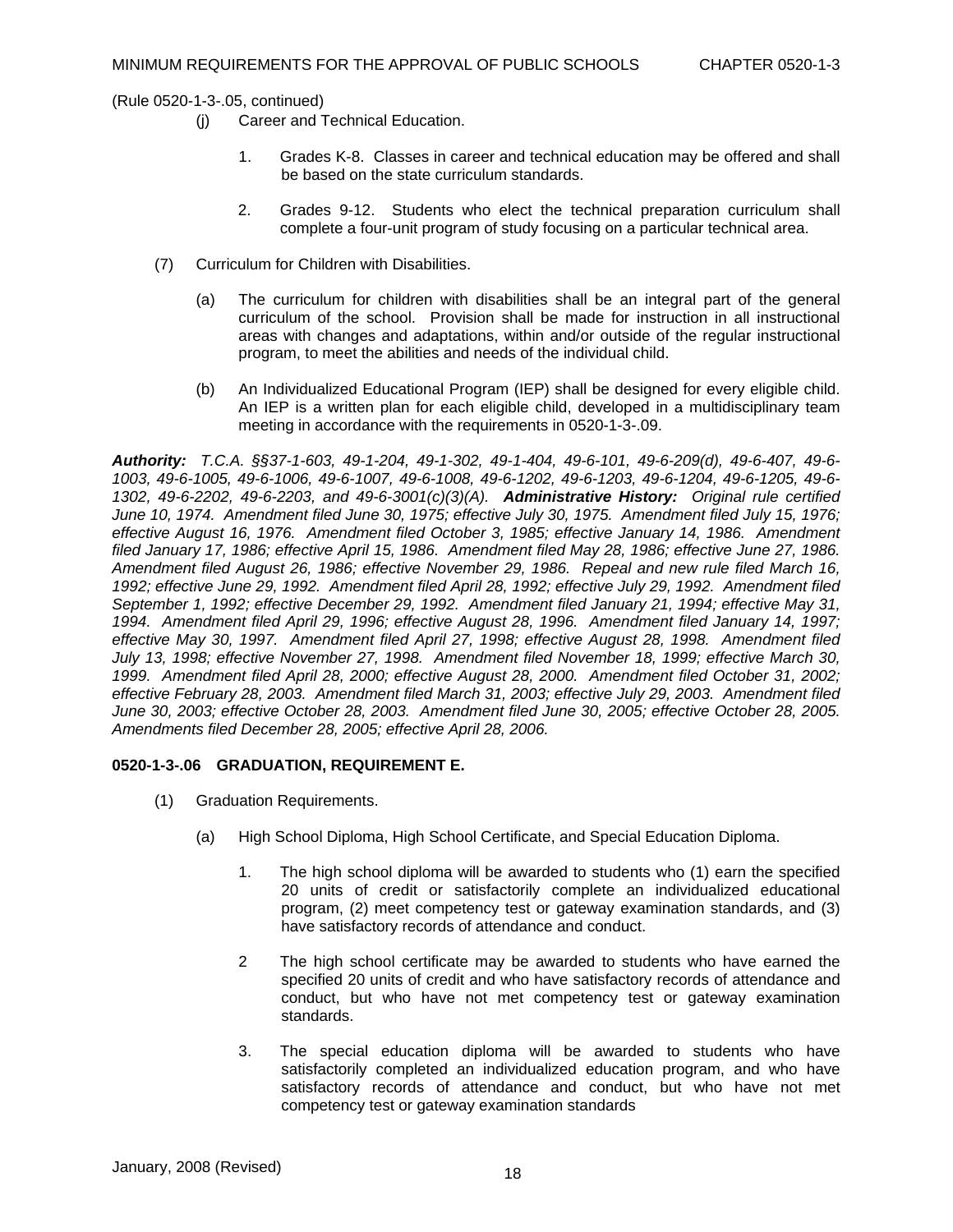- (b) High School Diploma.
	- 1. The following 20 units shall be required for graduation for students who enter the 9th grade in 1994-95 and thereafter; students shall complete the core curriculum plus either the university preparation curriculum or the technical preparation curriculum.

#### **Core Curriculum Core Curriculum** Units

- \* Students who enter 9th grade in 1994-95 and thereafter shall be required to achieve, by the time they graduate, at least one of the following: Algebra I, Technical Algebra (formerly Math for Technology II), or Integrated Mathematics I. Students who enter high school beginning in 2005-06 will also be required to complete one of the following: Geometry, Technical Geometry, Algebra II, or Integrated Mathematics II as part of the three required units.
- \*\* One of the three science courses for students who enter  $9<sup>th</sup>$  grade in 2001-02 and thereafter must be Biology I, Biology for Technology, or the equivalent in an integrated curriculum.
- \*\*\*The social studies curriculum shall include United States history, world history/world geography, economics, and government.

| <b>University Preparation Curriculum</b> | Units |
|------------------------------------------|-------|
|                                          |       |
|                                          |       |
|                                          |       |

**Technical Preparation Curriculum**  Technical Preparation Curriculum

| Program of study focusing on |  |
|------------------------------|--|
|                              |  |
|                              |  |
|                              |  |

- 2. Students who have taken the equivalent of high school level courses may meet course requirements in accordance with local board of education policies permitting credit by examination.
- (c) Graduation with Honors.
	- 1. Students who graduate with a high school diploma may graduate with honors if they complete the core curriculum and either the university preparation curriculum or the technical preparation curriculum. School systems may specify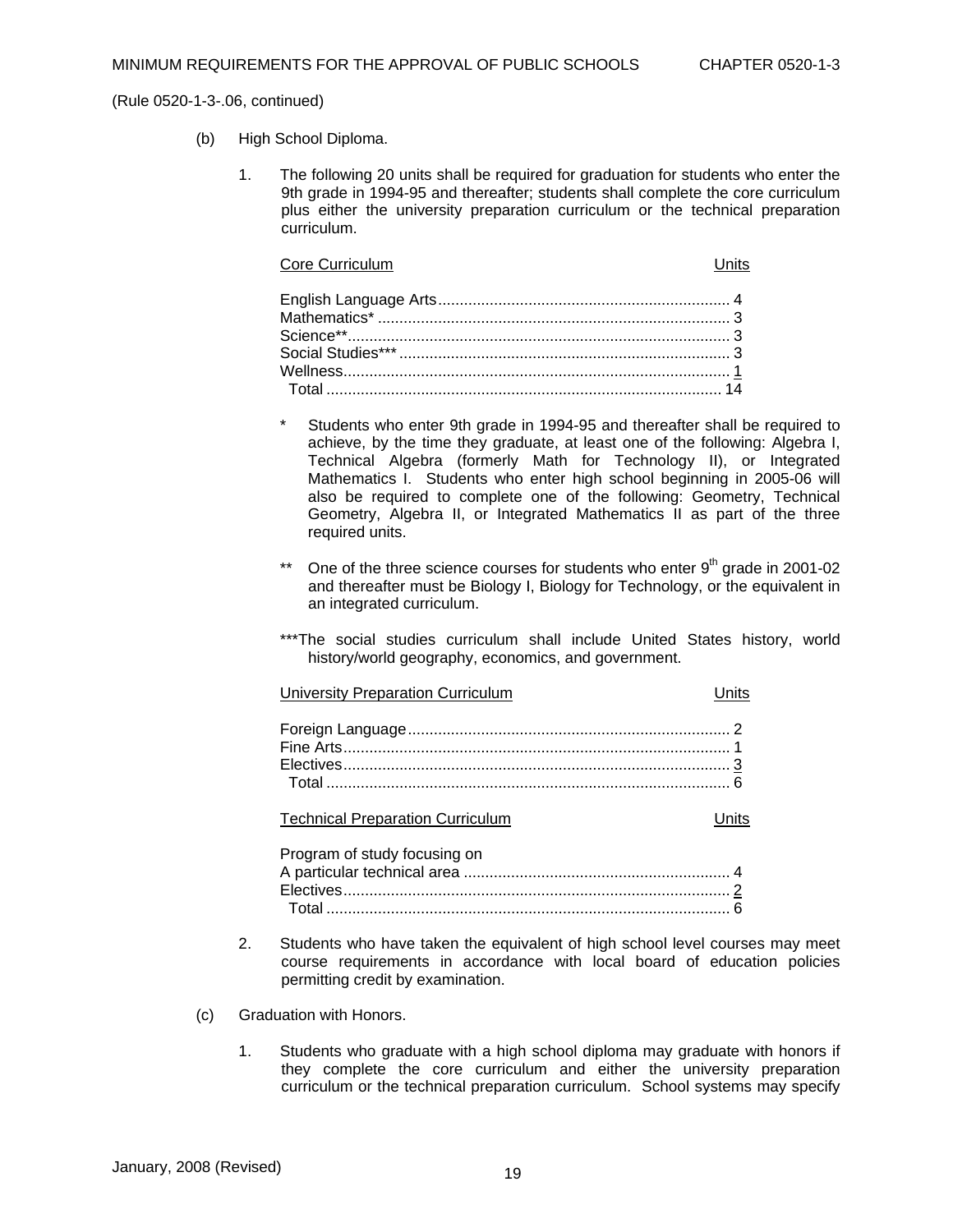additional requirements, such as requiring students to demonstrate performance of distinction in one or more areas.

- 2. Students must achieve an overall grade point average of 3.0 or higher on a 4.0 scale.
- (d) Examinations.
	- 1. Competency test. A competency test shall be administered to all high school students. Achieving minimum standards on all required subtests shall constitute one requirement for graduation with a high school diploma and graduation with honors. The test shall first be administered to students in the ninth grade. Students who fail to meet the minimum standards on any subtest shall be given the opportunity to be retested during any of the regularly scheduled administrations of the test. A student shall not be required to be retested on any subtest for which minimum standards on the competency test, proficiency test, or the competency/proficiency screening were previously achieved.
		- (i) Students must meet a minimum standard of 70% of the test items answered correctly on each of two subtests: one subtest to test competency in mathematics and one subtest to test competency in language arts.
		- (ii) Each local education agency shall provide research based academic interventions and require participation of students who have not met the minimum standard on either section of the competency test. At least one intervention must be offered during the regular school day. All interventions shall be designed to meet the individual student's needs and shall be conducted by a teacher endorsed in the subject area.
		- (iii) Any student who previously received a special education diploma or a high school certificate regardless of the date of issuance may, at any time during a regularly scheduled administration of the competency test, take the competency test and upon passing the test be awarded a high school diploma.
	- 2. Gateway examinations. Achieving minimum standards on three gateway examinations in mathematics, English language arts, and science shall constitute one requirement for graduation with a high school diploma and graduation with honors for students who enter the  $9^{th}$  grade in 2001-2002 and thereafter. Students who fail to meet the minimum standard on any gateway examination shall be given the opportunity to be retested during any of the regularly scheduled administrations of the examination. A student shall not be required to be retested on any gateway examination for which the minimum standard was previously achieved.
		- (i) Students must meet minimum standards for the gateway examinations as determined by the State Board of Education in mathematics, English language arts, and science.
		- (ii) Course work should be structured and scheduled to ensure that all students are successful. However, each local education agency shall provide research based academic interventions and require participation of students who have not met the minimum standard on any gateway examination. At least one intervention must be offered during the regular school day. All interventions shall be designed to meet the individual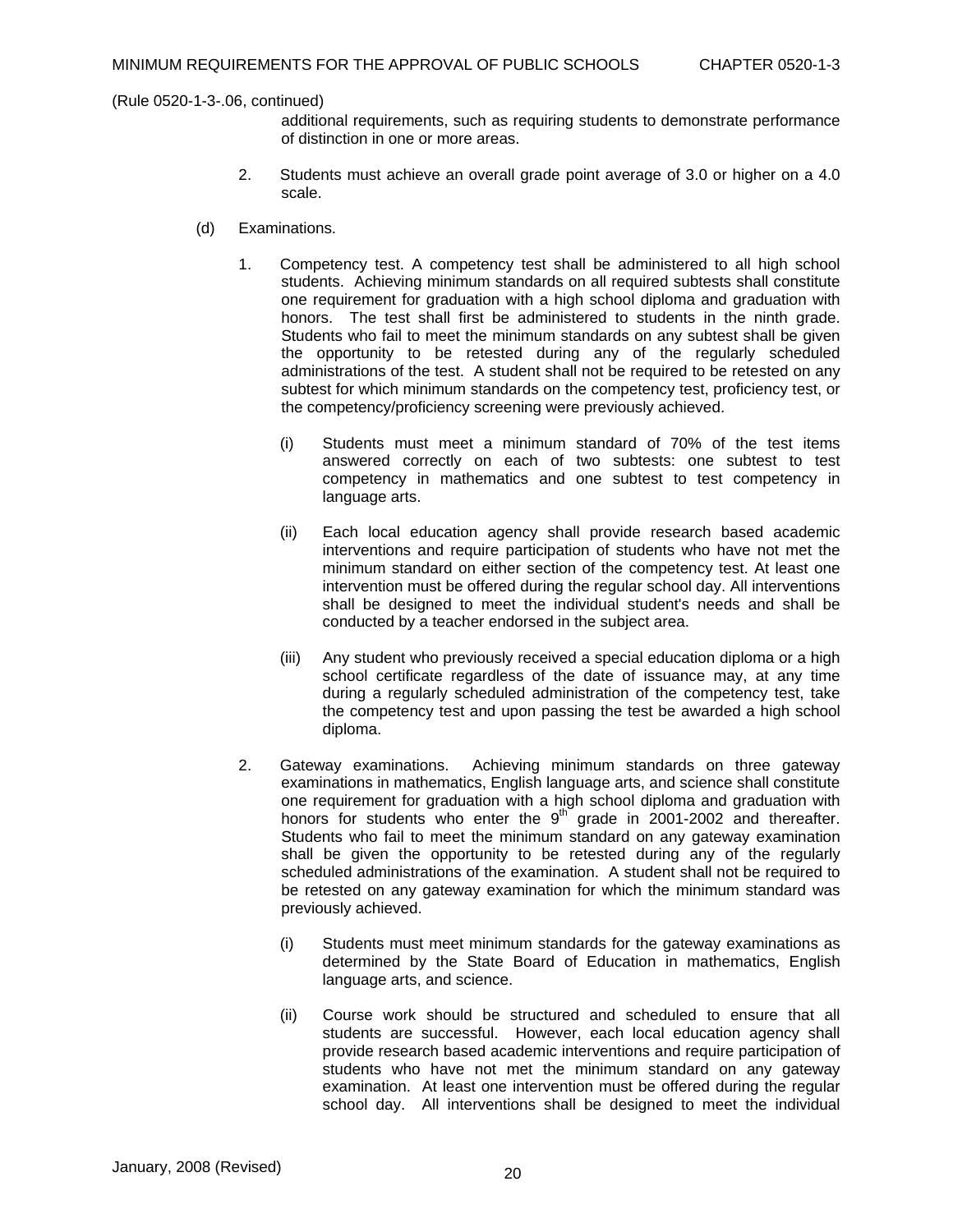student's needs, not simply repeating the course, and shall be conducted by a teacher endorsed in the subject area.

- (iii) Any student who previously received a special education diploma or a high school certificate regardless of the date of issuance may, at any time during a regularly scheduled administration of the gateway examinations, take the gateway examinations and upon passing the exams be awarded a high school diploma.
- (iv) Students who entered high school prior to or during the 2000-2001 school year may fulfill this requirement by meeting the minimum standards on the competency test until September 1, 2004, after which time the competency test will no longer be administered.
- 3. Optional exit examinations. Prior to graduation, all students shall have the opportunity to take an optional exit examination. No minimum score shall be required for this examination.
- (e) Academic Program. The following is a listing of courses which may be offered for credit in grades 9-12.
	- 1. Automobile Driver Education
	- 2. Reserved
	- 3. Computer Technology
		- (i) Computer Literacy
		- (ii) BASIC
		- (iii) Pascal
		- (iv) FORTRAN
		- $(v)$  C
		- (vi) C++
		- (vii) JAVA
		- (viii) Advanced Placement Computer Science
		- (ix) Computer Applications
		- (x) Interactive Multimedia Design
		- (xi) Adventures in Computing
	- 4. Visual and Performing Arts
		- (i) General Music
		- (ii) Instrumental Music I, II, III, IV
		- (iii) Vocal/Choral Music I, II, III, IV
		- (iv) Class Piano I, II, III, IV
		- (v) Music History
		- (vi) Music Theory
		- (vii) Visual Art I, II, III, IV
		- (viii) Visual Art History
		- (ix) Dance I, II, III, IV
		- (x) Theater I, II, III, IV
		- (xi) Advanced Placement Music Theory
		- (xii) Advanced Placement Art History
		- (xiii) Advanced Placement Studio Art
	- 5. Health, Physical Education, and Wellness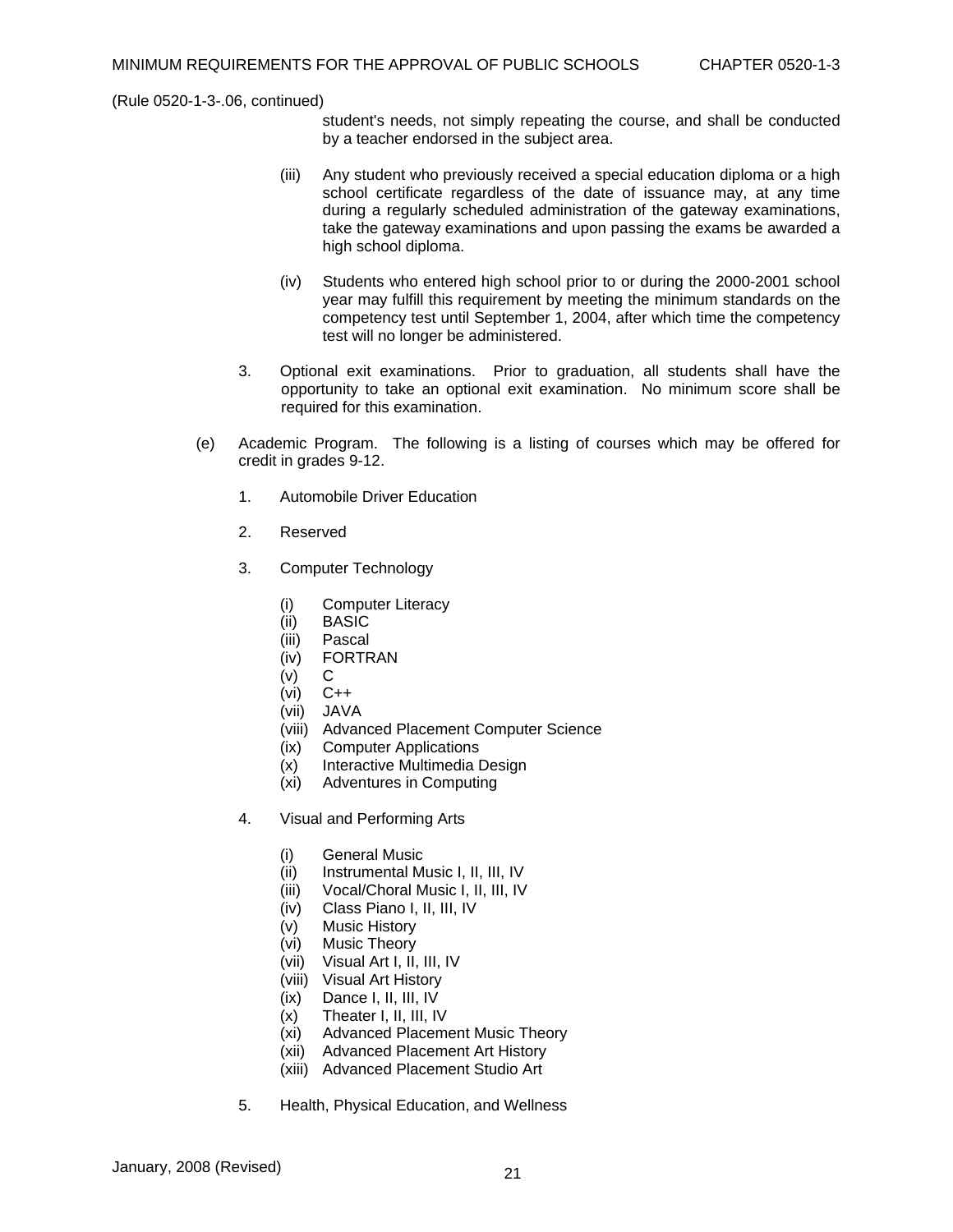- (i) Physical Education
- (ii) Health Education
- (iii) Wellness
- 6. Language Arts
	- (i) English Language Arts I, II, III, IV
	- (ii) English IV, Communication for Life\*
	- (iii) Advanced Placement English\*\*
	- (iv) Speech
	- (v) Journalism
	- (vi) Competency English
	- (vii) Creative Writing
	- (viii) Latin I, II, III, IV
	- (ix) French I, II, III, IV
	- (x) German I, II, III, IV
	- (xi) Spanish I, II, III, IV
	- (xii) Russian I, II, III, IV
	- (xii) Japanese I, II, III, IV
	- (xiv) Other Languages I, II, III, IV
	- (xv) English as a Second Language\*\*\*
- \* This course satisfies the English IV credit required for graduation. At local discretion, this course may be offered in place of English III instead of English IV. The teacher shall hold an endorsement in English 7-12.
- \*\* Advanced Placement English programs of the College Board may substitute for English III or English IV.
- \*\*\* Course work in English as a Second Language may be used to satisfy the English language requirement for graduation, not to exceed two units. Additional English as a Second Language course work may be awarded elective credits.
	- 7. Mathematics<sup>1</sup>
		- (i) Traditional Mathematics Course Sequence
			- (I) Foundations I,  $II^2$
			- $(II)$  Technical Math<sup>2</sup>
			- (III) Algebra  $I^3$
			- $(IV)$  Technical Algebra<sup>3</sup>
			- $(V)$  Algebra II<sup>4,5</sup>
			- (VI) Geometry<sup>4,5</sup>
			- (VII) Technical Geometry<sup>4</sup>
			- (VIII) Advanced Algebra and Trigonometry
			-
			- (IX) Statistics Discrete Mathematics with Statistics & Probability
			- (XI) PreCalculus
			- (XII) Calculus
		- (ii) Integrated Mathematics Course Sequence
			- (I) Foundations I,  $II^2$
			- (II) Technical Math<sup>2</sup>
			- $(III)$  Integrated Mathematics  $I<sup>3</sup>$
			- $(IV)$  Integrated Mathematics  $II^{4,5}$
			- (V) Integrated Mathematics  $III<sup>4,5</sup>$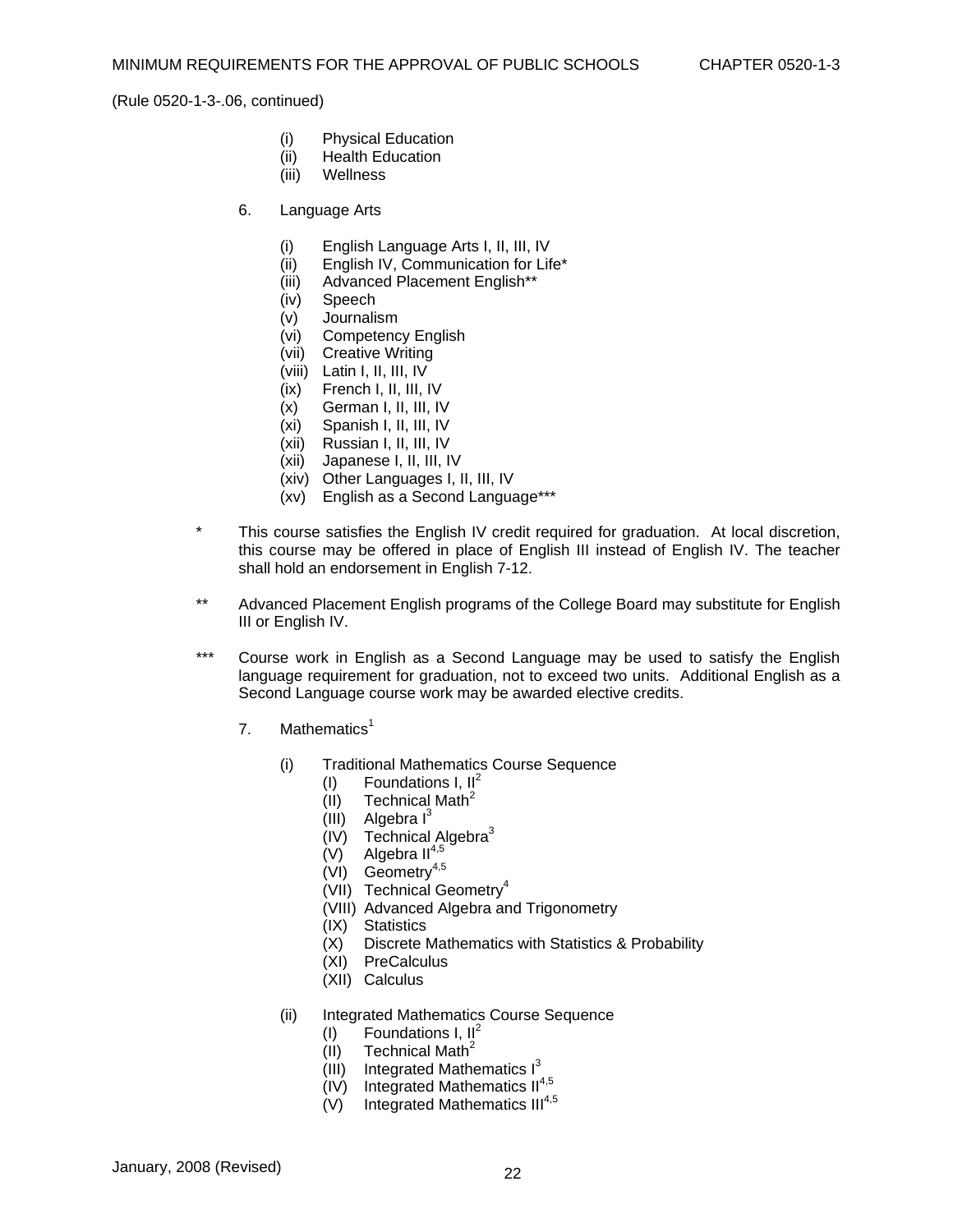- (VI) Advanced Algebra and Trigonometry
- (VII) Statistics
- (VIII) Discrete Mathematics with Statistics & Probability
- (IX) PreCalculus
- (X) Calculus
- 1 All students must earn three credits in high school mathematics.
- 2 Students who enter high school beginning in 2005-06 may receive a maximum of one mathematics credit for a course in Foundations I, Foundations II, or Technical Math (formerly known as Mathematics for Technology I). Students who enter high school prior to 2005-06 may receive a maximum of two credits for these courses.
- 3 In order to fulfill the mathematics requirement for graduation, students must earn credit in one of the following: Algebra I, Technical Algebra (formerly Mathematics for Technology II), or Integrated Mathematics I. Students may receive mathematics credit in only one of the three courses.
- 4 Students who enter high school beginning in 2005-06 will also be required to complete one of the following: Geometry, Technical Geometry, Algebra II, or Integrated Mathematics II as part of the three required units.
- 5 Students in the university preparation curriculum must earn two credits in Algebra II, Geometry, or other advanced mathematics courses or they must earn two credits in Integrated Mathematics II and Integrated Mathematics III.
- 8. JROTC Military Science\*
	- Two credits of JROTC may be substituted for one credit of wellness required for graduation, provided that the local board of education has complied with the requirements of the State Board of Education. Three credits of JROTC may be substituted for one-half unit of United States Government required for graduation.
- 9. Science
	- (i) Life Science
	- (ii) Physical Science
	- (iii) Biology I, II
	- (iv) Human Anatomy and Physiology
	- (v) Chemistry I, II
	- (vi) Earth Science
	- (vii) Geology
	- (viii) Environmental Science
	- (ix) Ecology
	- (x) Physics
	- (xi) Scientific Research
	- (xii) Advanced Placement Biology
	- (xiii) Advanced Placement Chemistry
	- (xiv) Advanced Placement Physics B, C
	- (xv) Advanced Placement Environmental Science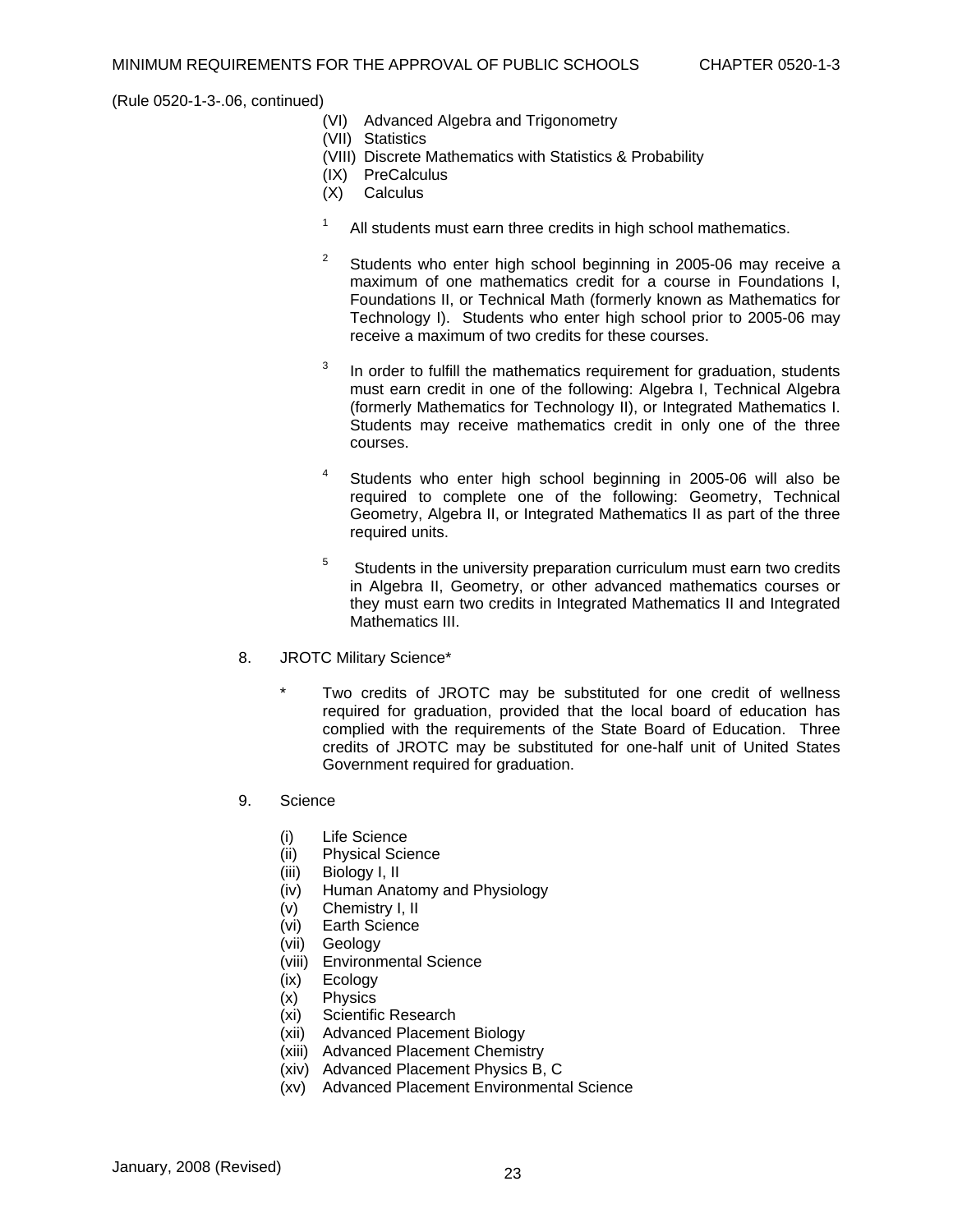- 10. Social Studies
	- (i) United States History
	- (ii) Economics\*
	- (iii) United States Government\*\*
	- (iv) Sociology
	- (v) Psychology
	- (vi) World Geography
	- (vii) World History
	- (viii) Contemporary Issues
	- (ix) Modern History
	- (x) Ancient History
	- (xi) African-American History
	- (xii) Advanced Placement United States History
	- (xiii) Advanced Placement European History
	- (xiv) Advanced Placement World History
	- (xv) Advanced Placement Economics
	- (xvi) Advanced Placement Government and Politics
	- (xvii) Advanced Placement Human Geography
	- (xviii) International Baccalaureate, History of the Americas HL\*\*\*
	- The economics requirement for graduation may be satisfied by business economics, international business/marketing, one-half credit in marketing education, or out-of-school experiences through Junior Achievement.
	- \*\* The United States government requirement for graduation may be satisfied by one semester of American business/legal systems or by three years of JROTC.
	- \*\*\* The United States history and United States government requirements may be satisfied by completion of the two-year sequence International Baccalaureate, History of the Americas HL.
- 11. Service Learning
	- (i) Success Skills for Service Learning
- (f) Career and Technical Educational Program. The following is a listing of courses which may be offered for credit in grades 9-12.
	- 1. Agricultural Education\*
		- (i) Agriscience\*\*
		- (ii) Fundamentals of Agriculture
		- (iii) Advanced Principles of Agriculture
		- (iv) Greenhouse Management
		- (v) Turfgrass Management
		- (vi) Nursery Production
		- (vii) Floral Design
		- (viii) Exterior/Interior Landscaping
		- (ix) Hydroponics
		- (x) Aquaculture
		- (xi) Horticulture Technology
		- (xii) Horse Science
		- (xiii) Small Animal Care
		- (xiv) Livestock Management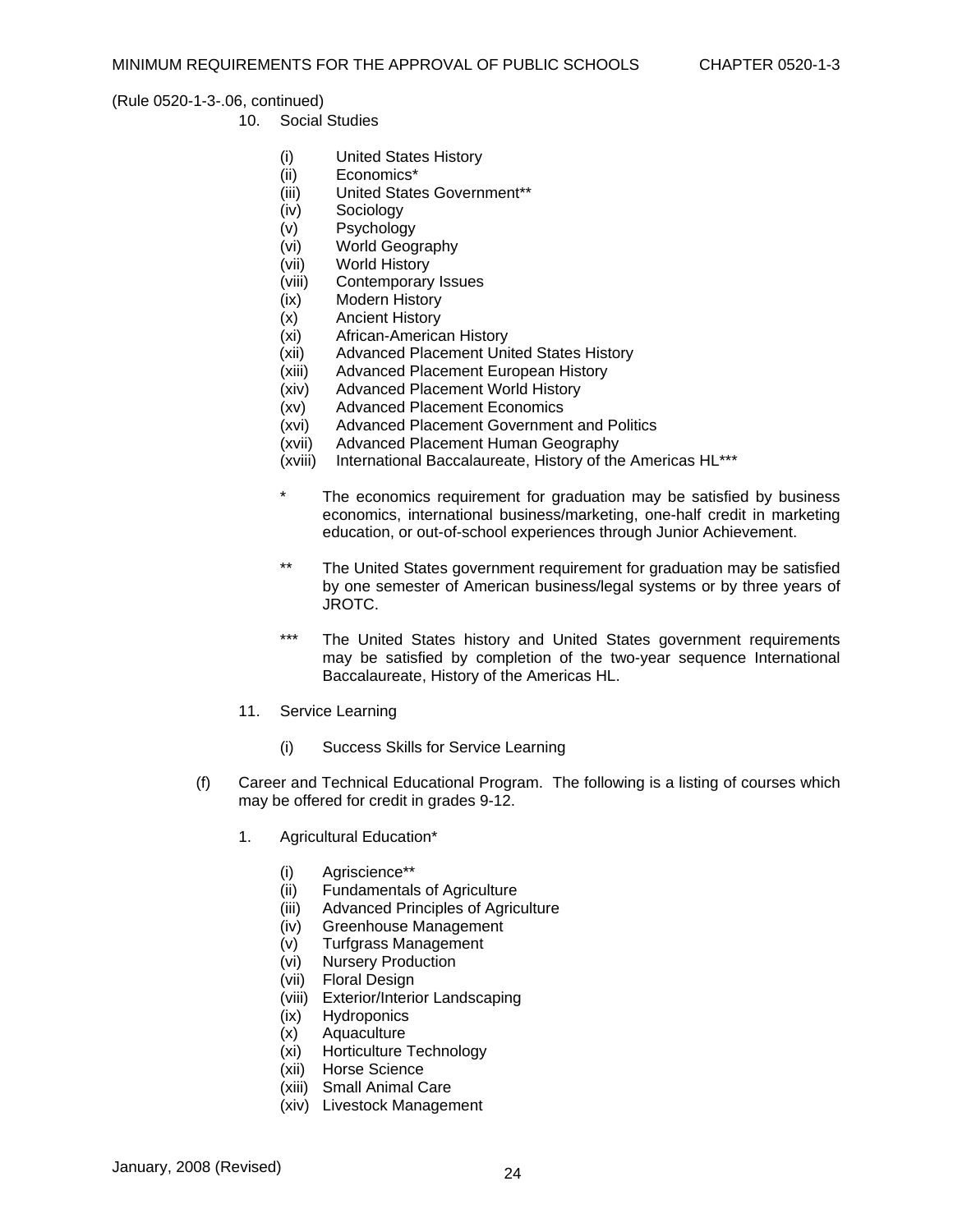- (xv) Principles of Veterinary Science
- (xvi) Forestry
- (xvii) Wildlife Management
- (xviii) Soil and Land Management
- (xix) Crop Science
- (xx) Agricultural Power and Equipment
- (xxi) Agricultural Mechanics and Maintenance
- (xxii) Principles of Agricultural Engineering
- (xxiii) Leadership
- (xxiv) Agricultural Sales and Service
- (xxv) Agricultural Business/Economics
- A student who completes an approved supervised occupational education program consisting of at least 180 hours will be given one-half credit as an out-of-school experience.
- \*\* Agriscience satisfies one credit of life science laboratory credit required for graduation or it may be awarded for one vocational credit.
- 2. Health Sciences Education
	- (i) Health Science Education
	- (ii) Health Science Anatomy and Physiology\*
	- (iii) Medical Therapeutics<br>(iv) Nursing Education
	- Nursing Education
	- (v) Rehabilitative Therapy
	- (vi) Emergency Medical Services
	- (vii) Health Informatics
	- (viii) Support Services
	- (ix) Diagnostic Medicine
	- (x) Forensic Science
	- (xi) Biomedical Applications
	- (xii) Clinical Internship
	- \* Health Science Anatomy & Physiology satisfies one of the science credits required for graduation or it may be offered for one vocational credit.
- 3. Family and Consumer Sciences Education
	- (i) Family and Consumer Sciences
		- (I) Teen Living\*
		- (II) Family and Consumer Sciences
		- (III) Adult Living
		- (IV) Family and Parenting Education
		- (V) Child Development
		- (VI) Nutrition and Foods
		- (VII) Nutrition Science\*\*
		- (VIII) Textiles and Apparel
		- (IX) Housing and Interior Design
		- (X) Consumer Economics\*\*\*
		- (XI) Interpersonal Communications
		- (XII) Career Connections
		- Teen Living standards are applicable to grades 5 through 8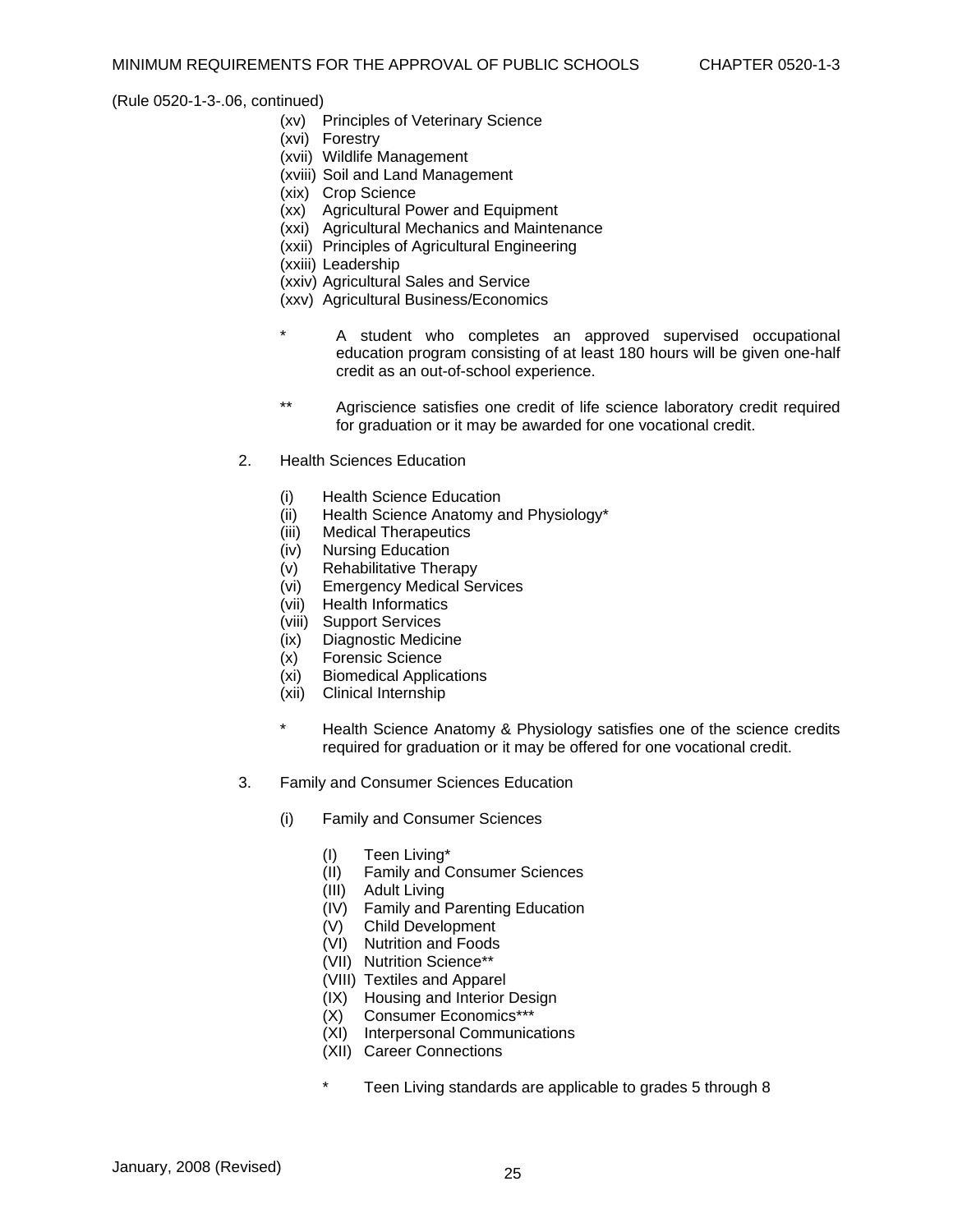- Nutrition Science satisfies either one credit of life science (if team taught with a biology teacher) or one credit of physical science (if team taught with a chemistry teacher) required for graduation.
- \*\*\* Consumer Economics satisfies one-half credit in economics required for graduation.
- (ii) Occupational Education
	- (I) Foundations of the Hospitality Industry
	- Culinary Arts I, II, and III
	- (III) Early Childhood Education Careers I, II, and III
- 4. Marketing Education
	- (i) Marketing & Management I Principles\*
	- (ii) Marketing & Management II Advanced Strategies
	- (iii) Financial Services Marketing\*
	- (iv) Entrepreneurship\*
	- (v) Services Marketing\*
	- (vi) Marketing Research & Analysis
	- (vii) Retail Operations\*
	- (viii) Technical Marketing
	- (ix) Advertising & Public Relations<br>(x) Organizational Leadership
	- (x) Organizational Leadership
	- (xi) Sales Management
	- (xii) Sports and Entertainment Marketing
	- (xiii) Wholesale-Logistics Operations\*
	- (xiv) International Business & Marketing\*
	- (xv) Exploration of Marketing & Management
	- (xvi) Travel & Tourism
	- (xvii) Hospitality Management
	- (xviii) Foundations of Hospitality
	- (xix) Virtual Enterprise International\*
	- \* Completion of one of the core marketing education courses as signified by \* satisfies the economics requirement for graduation.
- 5. Business Technology
	- (i) Computer Applications
	- (ii) Accounting I
	- (iii) Accounting II
	- (iv) American Business Legal Systems\*
	- (v) Business Principles
	- (vi) Financial Planning
	- (vii) Business Economics\*\*
	- (viii) BASIC Programming
	- (ix) C++ Programming
	- (x) JAVA Programming
	- (ix) Keyboarding
	- (x) International Business/Marketing\*\*
	- (xi) eBusiness Communications
	- (xii) Business Management
	- (xiii) Keyboarding/Document Formatting
	- (xiv) Keyboarding/Document Layout & Design
	- (xv) Spreadsheet Applications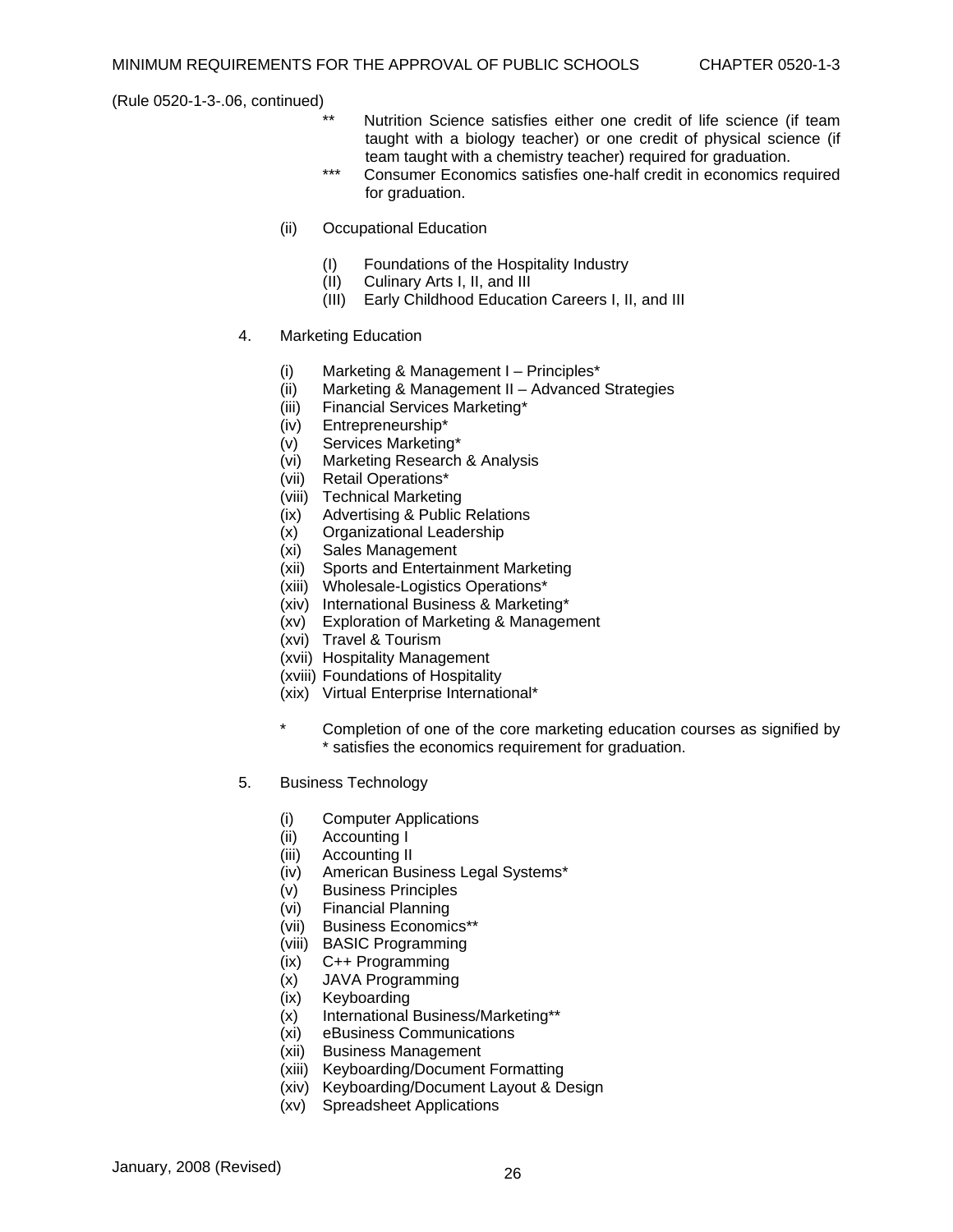- (xvi) Integrated Input Technologies
- (xvii) Database Design/Management
- (xviii) Administrative Management
- (xix) Desktop Publishing
- (xx) Computer Operating Systems
- (xxi) Career Connections
- (xxii) Computer Literacy
- (xxiii) Banking & Finance
- (xxiv) Interactive Multimedia Presentations
- (xxv) Virtual Enterprise International\*\*
- (xxvi) Web Site Foundations
- (xxvii) Web Page Design Site Designer
- (xxviii)Web Page Design eCommerce
- (xxix) Networking Essentials
- (xxx) Networking
- (xxxi) Information Technology Foundations
- \* American Business Legal Systems satisfies one-half credit in U.S. Government.
- \*\* Business Economics or International Business/Marketing or Virtual Enterprise International satisfy one-half credit in economics.
- 6. Technology Engineering Education
	- (i) Foundations of Technology\*
	- (ii) Innovations and Inventions
	- (iii) Technological Systems
	- (iv) Engineering Processes
	- (v) Problems and Solutions in Technology
	- \* Foundations of Technology is applicable to grades 6 through 8.
- 7. Contextual Academics
	- (i) Principles of Technology I\*
	- (ii) Principles of Technology II\*\*
	- (iii) Biology for Technology\*\*\*
	- (iv) Technical Mathematics\*\*\*\*
	- (v) Technical Algebra\*\*\*\*\*
	- (vi) Technical Geometry\*\*\*\*\*\*
	- (vii) English IV, Communication for Life\*\*\*\*\*\*\*
	- Principles of Technology I satisfies one of the physical science credits required for graduation or it may be offered for one vocational credit.
	- \*\* Principles of Technology II satisfies one science credit required for graduation. The completion of Principles of Technology I and II is equivalent to Physics I.
	- \*\*\* Biology for Technology satisfies one of the life science credits required for graduation.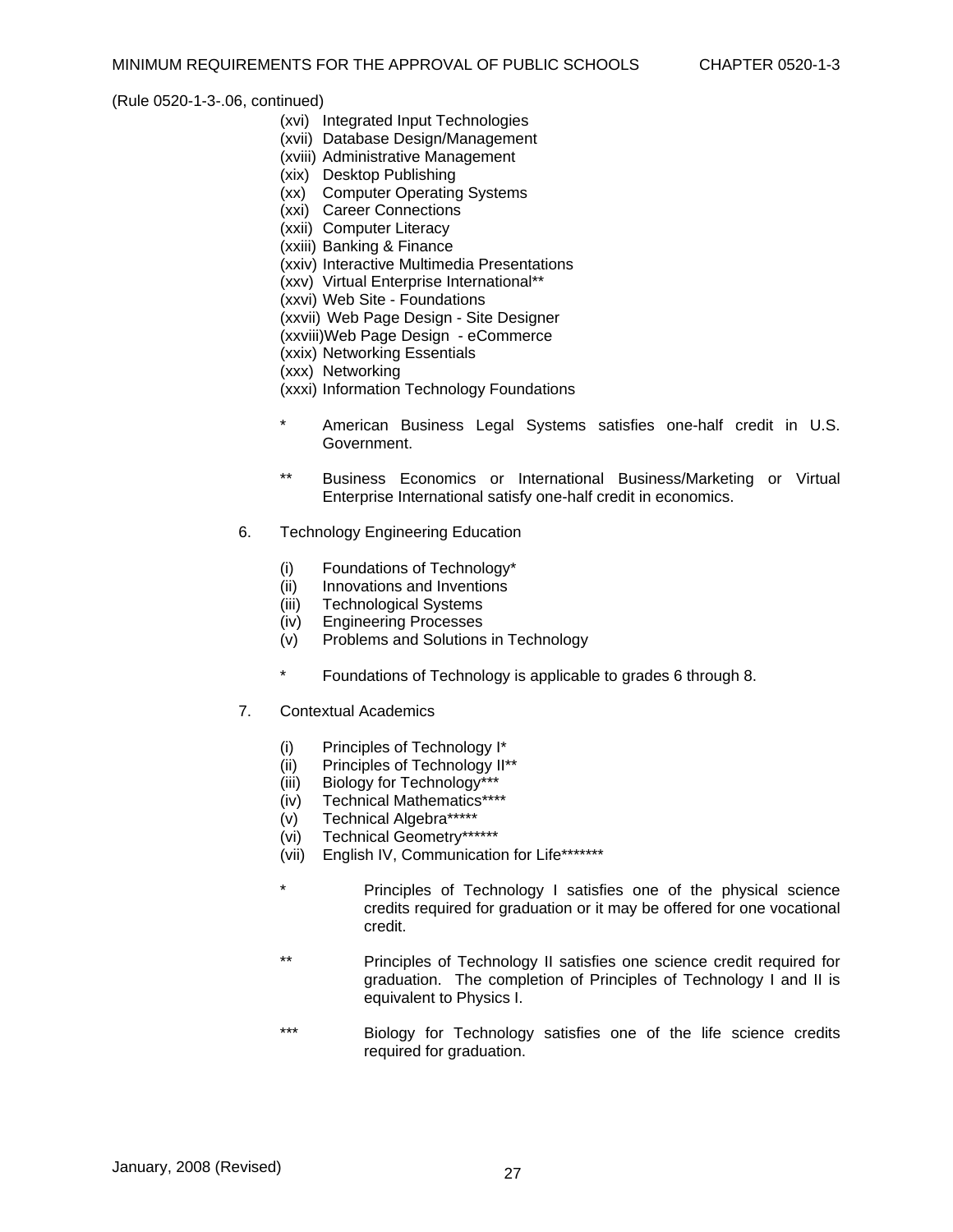- \*\*\*\* Technical Mathematics may satisfy one of the mathematics credits allowed prior to entry in Algebra I or Technical Algebra, for students entering high school beginning in fall 2005.
- \*\*\*\*\* Technical Algebra satisfies the Algebra I credit required for graduation.
- \*\*\*\*\*\* Technical Geometry satisfies one of the math credits required for graduation.
- \*\*\*\*\*\*\* English IV, Communication for Life, satisfies the English IV credit required for graduation. The teacher shall have an endorsement in English 7-12. At local discretion, this course may be offered in place of English III instead of English IV.
- 8. Trade and Industrial Education
	- (i) Career Management Success
	- (ii) Transportation Service Technology
		- (I) Transportation Core
		- (II) Aviation Maintenance I and II
		- (III) Introduction to Aerospace
		- (IV) Theory of Flight
		- (V) Automotive: Brake Systems
		- (VI) Automotive: Electrical/Electronic Systems
		- (VII) Automotive: Suspension and Steering
		- (VIII) Automotive: Engine Performance
		- (IX) Collision Repair: Non-Structural
		- (X) Collision Repair: Structural
		- (XI) Collision Repair: Painting and Refinishing
		- (XII) Diesel: Brake Systems
		- (XIII) Diesel: Preventive Maintenance
		- (XIV) Diesel: Suspension and Steering
		- (XV) Diesel: Electrical/Electronics
		- (XVI) Diesel: Engine
		- (XVII) Leisure Craft/Small Engine Technology: Engine Performance
		- (XVIII) Leisure Craft/Small Engine Technology: Systems
	- (iii) Construction Technology
		- (I) Construction Core
		- (II) Computer-Aided Drafting
		- (III) Advanced Computer-Aided Drafting
		- (IV) Carpentry I and II
		- (V) Concrete I and II
		- (VI) Masonry I and II
		- (VII) Electrical I and II
		- (VIII) Heating, Ventilation, Air Conditioning and Refrigeration (HVAC/R) I and II
		- (IX) Plumbing I and II
		- (X) Basic Principles of Welding
		- (XI) Advanced Welding Applications
	- (iv) Arts and Communication Technology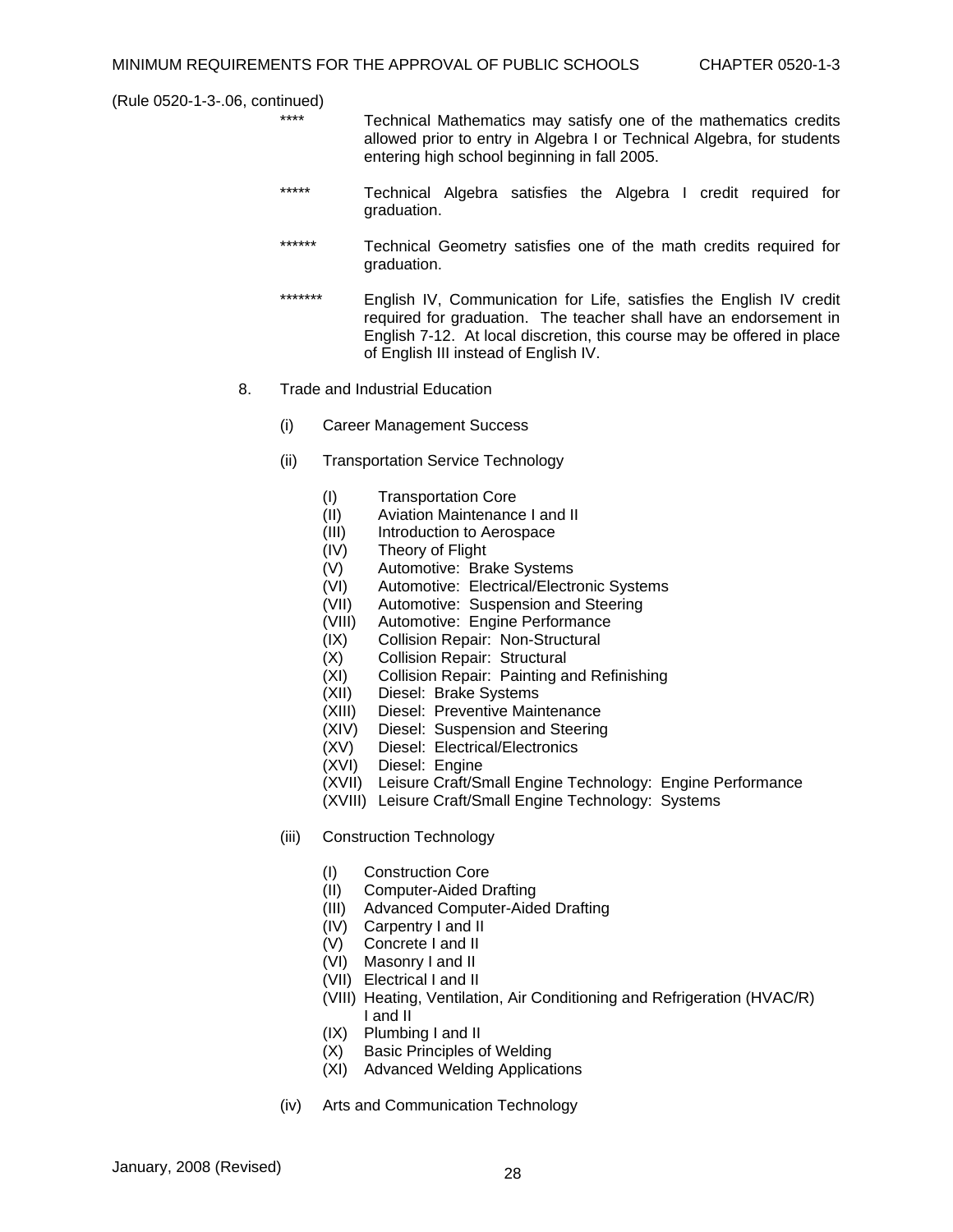- (I) Visual Communications
- (II) Graphic Communications I
- (III) Graphic Communications II
- (IV) Digital Design and Imaging
- (V) Media Concepts
- (VI) Electronic Media Production
- (VII) Electronic Media Management and Operations
- (VIII) Information Technology Foundations
- (IX) Computer Operating Systems & Hardware
- (X) Networking
- (XI) Cabling Technology
- $(XI)$  Web Site I Foundations
- (XIII) Web Page Design II Site Designer
- (XIV) Web Page Design III eCommerce
- (v) Manufacturing Technology
	- (I) Programming and Logic
	- (II) Principles of Manufacturing
	- (III) Principles of Machining and Manufacturing
	- (IV) Manufacturing Applications
	- (V) Digital Electronics
	- (VI) Computer-Aided Drafting
	- (VII) Advanced Computer-Aided Drafting
	- (VIII) Principles of Engineering
	- (IX) Basic Principles of Welding
	- (X) Advanced Welding Applications
- (vi) Human Services
	- (I) Principles of Cosmetology
	- (II) Design Principles of Cosmetology
	- (III) Chemistry of Cosmetology
	- (IV) Criminal Justice I, II, and III
- (vii) Hospitality and Tourism
	- (I) Foundations of the Hospitality Industry
	- (II) Culinary Arts I, II, and III
- (g) Every local board of education shall develop a policy regarding the minimum and maximum units in any course or subject area for which a student may earn credit toward graduation.
- (2) Testing for Credit.
	- (a) Local boards of education may adopt policies permitting students who are enrolled in grades 9-12 and who have taken the equivalent of high school level courses to earn unit(s) of high school credit for these courses. Students may earn credit toward graduation upon passing a comprehensive written examination in accordance with standards determined by the local board of education.
	- (b) High school credit may not be given by examination in American History.
- (3) Out-of-School and Work-Based Learning Experiences.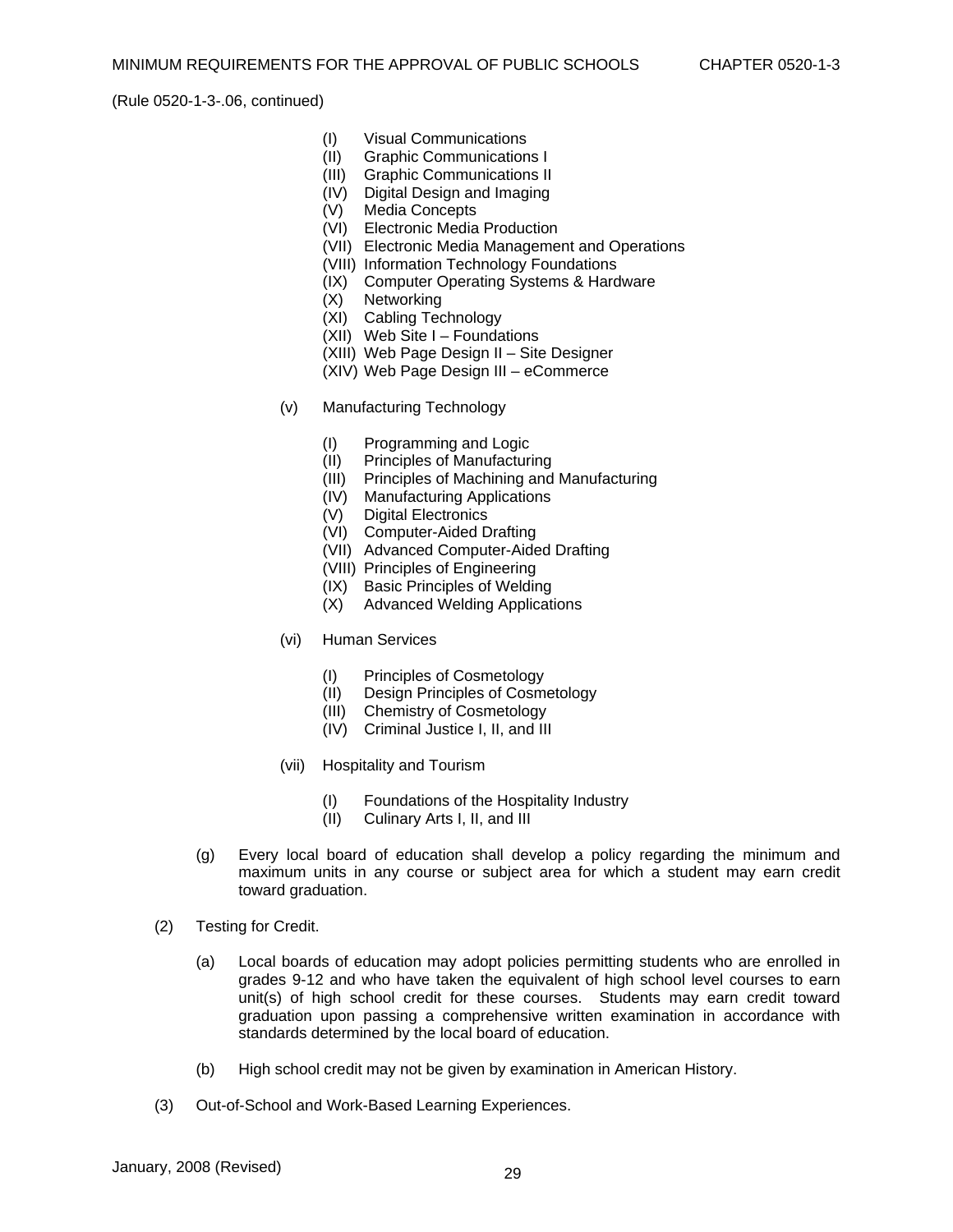- (a) Local boards of education are authorized to adopt policies permitting students to earn a maximum of two high school credits for out-of-school experiences which are not work-<br>based learning. Such policies shall conform to the Guide for Out-of-School Such policies shall conform to the Guide for Out-of-School Experiences when developed by the Department of Education and approved by the State Board of Education.
- (b) Local boards of education are authorized to implement internship, clinical, cooperative education, youth apprenticeship, and registered apprenticeship programs to provide work-based learning experiences where students learn at the work site. These workbased learning experiences must be integrated with classroom instruction or the student's program of study; follow a training plan developed by employers, teachers and students; and teach all aspects of a particular industry or career.
- (c) Local boards of education are authorized to implement programs for school-based enterprises, studios, laboratories, and service learning to provide work-based learning experiences in which students learn through work completed at the school site or in the community. These work-based learning experiences must be integrated with classroom instruction; follow a training plan developed by teachers, students, and employers when available; and teach multiple aspects of the enterprise.
- (d) In order to assure that work-based learning experiences are of high quality, the Department of Education shall develop a Work-Based Learning Guide to be distributed to local boards of education. Prior to distribution, the Work-Based Learning Guide shall be submitted to the State Board of Education for approval; all subsequent revisions shall be approved by the State Board of Education. The Work-Based Learning Guide shall include as a minimum program components and standards; templates for a training plan and program evaluation; a legal issues guide; and requirements for safety training for students and teachers. The Work-Based Learning Guide shall also include the implementation guidelines for each work-based learning program covering the following areas:
	- 1. Program coordination
	- 2. Student selection process (if any)
	- 3. Related classroom instruction
	- 4. On-the-job supervision
	- 5. Training plan and other required documentation
	- 6. Program evaluation
- (4) Enrollment in College Level Courses.
	- (a) Option #1.
		- 1. Early admission into college may be considered for a 12th grade student who has at least a 3.5 grade point average and a minimum ACT composite score of 25 (or equivalent SAT score). A student must have written endorsement from the principal, counseling staff and the participating institution of higher learning. Written agreements completed by the student and the parents must be placed on file in the office of the principal.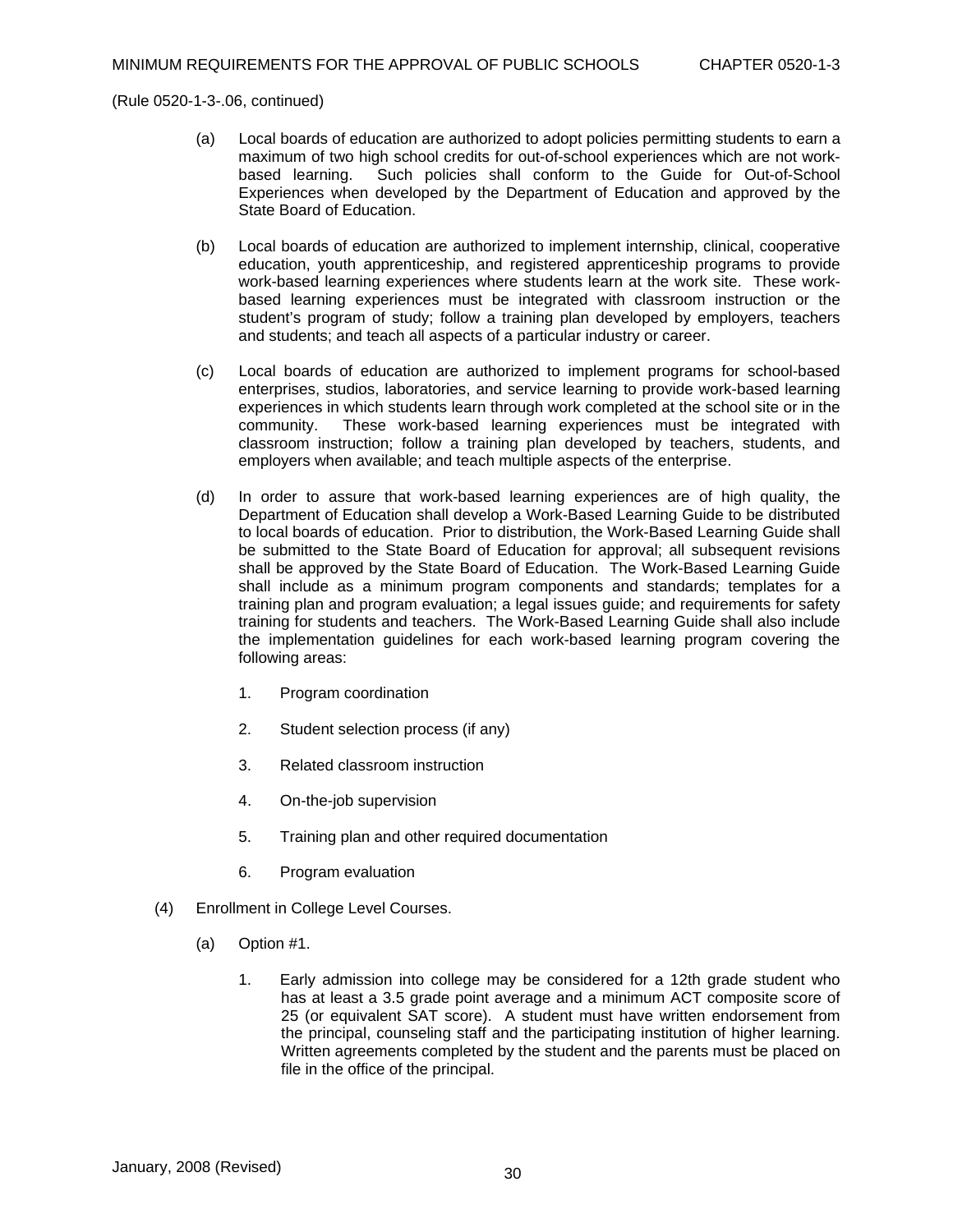- 2. The freshman course work taken at the participating institution will substitute for the courses which the student needed for graduation from high school. The high school principal will determine appropriateness of the content of these courses prior to the student's enrollment in college.
- 3. A student will be awarded credit for the senior year after having successfully completed the freshman year in college.
- (b) Option #2.
	- 1. A student enrolled in the 11th or 12th grade may enroll in college level courses which are conducted at an institution of higher education. The student may receive high school credit for participating in such courses in accordance with the policy of the local board of education. State funds to the local school system shall not be diminished because of the student's participation.
- (c) Option #3.
	- 1. Local boards of education may adopt policies providing for college level courses to be conducted during the school day on the high school campus. Such courses must be taught by licensed teachers or bona fide college instructors approved by the local school system and the postsecondary institution. These courses are to be considered a part of the school program, with content and instruction subject to the supervision of the principal of the school and the local board of education. Dual credit (high school and college) may be offered under this option.
- (5) The General Educational Development (GED) Testing Program and the Issuance of Equivalency Diplomas.
	- (a) The testing program is operated in accordance with the GED manual of the national GED office and rules established by the Department of Education.
	- (b) The chief examiners shall ensure that all examinees meet the state requirements for age, residency, proper identification and any other qualifications prior to admission to a testing session.
	- (c) A candidate must be 18 years of age before being eligible to take the GED test. A 17 year old may be allowed to take the examination upon the recommendation of the local school superintendent. The superintendent may require written documentation from the applicant to support this recommendation. This rule shall not be used to circumvent participation in the regular high school program.
	- (d) In order to pass, the average standard score on the GED test shall not be less than 45 and no score on any one component of the test battery shall be less than 35.

*Authority: T.C.A. §§49-1-302. Administrative History: Original rule certified June 10, 1974. Amendment filed July 18, 1974; effective August 17, 1974. Amendment filed June 30, 1975; effective July 30, 1975. Amendment filed July 15, 1976; effective August 16, 1976. Amendment filed February 28, 1978; effective March 30, 1978. Amendment filed January 9, 1979; effective February 23, 1979. Amendment filed October 15, 1979; effective January 8, 1980. Amendment filed April 14, 1980; effective May 28, 1980. Amendment filed April 13, 1982; effective May 28, 1982. Amendment filed September 28, 1982; effective December 15, 1982. Amendment filed January 19, 1983; effective April 18, 1983. Amendment filed September 28, 1983; effective December 14, 1983. Amendment filed January 6, 1984; effective April 15, 1984. Amendment filed June 28, 1984; effective July 28, 1984. Amendment filed June 28, 1984; effective September 11, 1984. Amendment filed May 12, 1985; effective August 13, 1985.*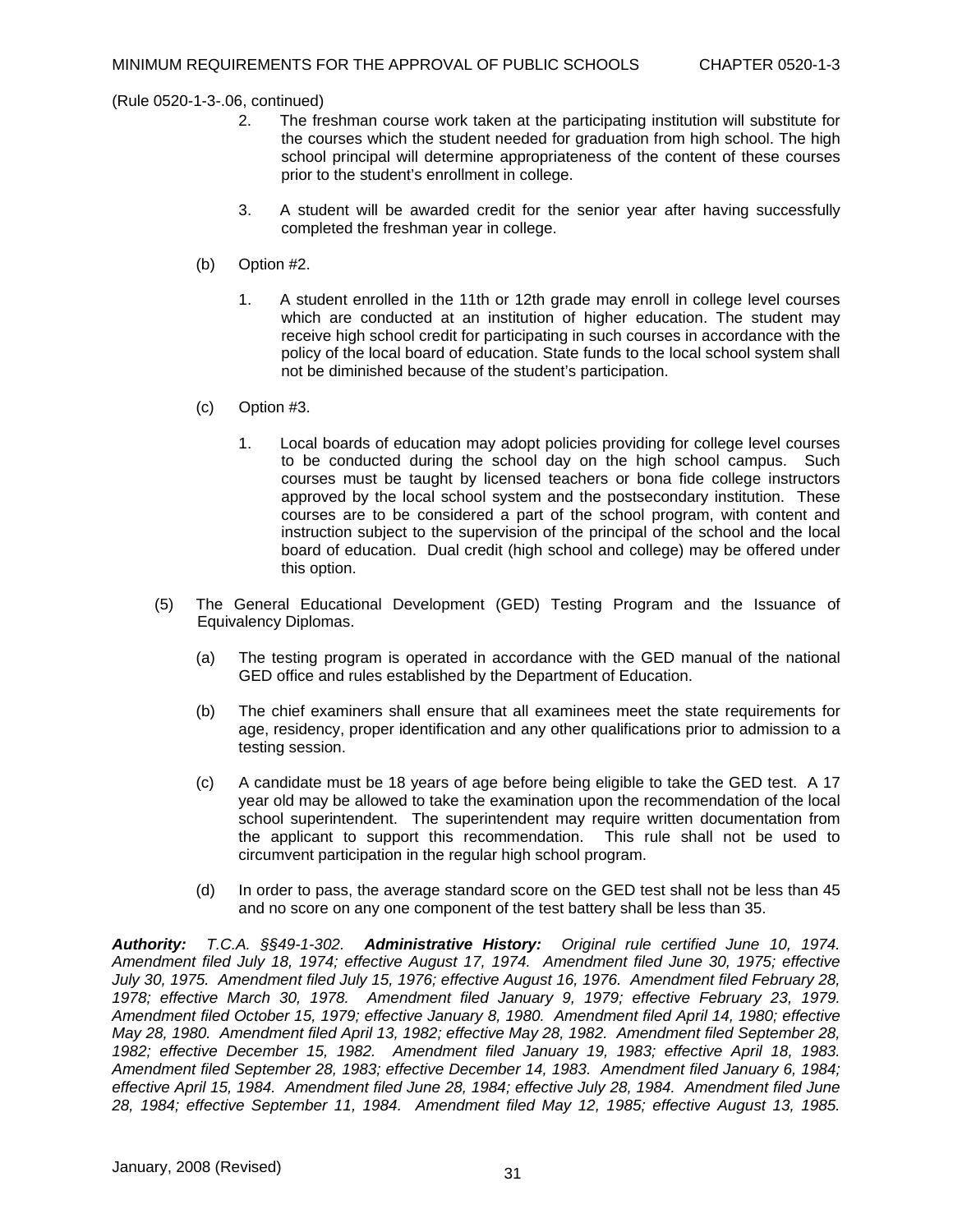*Amendment filed October 3, 1985; effective January 14, 1986. Amendment filed March 25, 1986; effective June 14, 1986. Amendment filed May 28, 1986; effective June 27, 1986. Amendment filed July 10, 1987; effective October 28, 1987. Amendment filed July 22, 1987; effective October 28, 1987. Amendment filed September 20, 1987; effective December 29, 1987. Amendment filed November 18, 1987; effective February 28, 1988. Amendment filed April 18, 1988; effective July 27, 1988. Amendment filed May 13, 1988; effective August 29, 1988. Amendment filed October 18, 1988; effective January 29, 1989. Amendment filed November 22, 1988; effective February 28, 1989. Amendment filed November 16, 1989; effective February 28, 1990. Amendment filed June 5, 1990; effective September 26, 1990. Amendment filed October 12, 1990; effective January 29, 1991. Repeal and new rule filed March 16, 1992; effective June 29, 1992. Amendment filed June 24, 1992; effective September 28, 1992. Amendment filed July 21, 1992; effective October 28, 1992. Amendment filed September 1, 1992; effective December 29, 1992. Amendment filed April 14, 1993; effective July 28, 1993. Amendment filed August 10, 1993; effective December 29, 1993. Amendment filed October 28, 1993; effective March 1, 1994. Amendment filed January 21, 1994; effective May 31, 1994. Amendment filed January 31, 1995; effective May 31, 1995. Amendment filed March 27, 1995; effective July 28, 1995. Amendment filed May 31, 1996; effective September 27, 1996. Amendment filed April 27, 1998; effective August 28, 1998. Amendment filed July 13, 1998; effective November 27, 1998. Amendment filed November 18, 1999; effective March 30, 1999. Amendment filed May 28, 1999; effective September 28, 1999. Amendment filed November 30, 1999; effective March 29, 2000. Amendment filed April 28, 2000; effective August 28, 2000. Amendment filed July 31, 2000; effective November 28, 2000. Amendment filed October 31, 2000; effective February 28, 2001. Amendment filed August 31, 2001; effective December 28, 2001. Amendment filed December 31, 2001; effective April 30, 2002. Amendment filed March 28, 2002; effective July 29, 2002. Amendment filed October 31, 2002; effective February 28, 2003. Amendment filed March 31, 2003; effective July 29, 2003. Amendment filed June 30, 2003; effective October 28, 2003. Amendment filed August 30, 2004; effective December 29, 2004. Amendments filed May 19, 2005; effective September 28, 2005. Amendments filed June 30, 2005; effective October 28, 2005. Amendment filed June 19, 2007; effective October 26, 2007. Amendments filed September 6, 2007; effective January 28, 2008.* 

## **0520-1-3-.07 LIBRARY INFORMATION CENTER, REQUIREMENT F.**

- (1) School library information center.
	- (a) All school library information centers shall serve as resources for students, teachers and community members to strengthen student learning. School library information specialists shall work closely with classroom teachers to integrate both curricular concepts and information skills that assist research and other learning activities. The collection and the services of the library information center shall adequately support the curricular priorities within the school.
	- (b) School library information centers shall create an environment that allows efficient access to both print and electronic resources. Schools must be organized to allow the library program to operate a flexible schedule that allows students and teachers to access resources at the point of need.
	- (c) School library information centers shall provide access to parents and community members, so that the school library information center serves as a community resource.
- (2) Library Information Center Personnel
	- (a) Schools including grades K-8 or any combination thereof shall provide library information personnel as follows: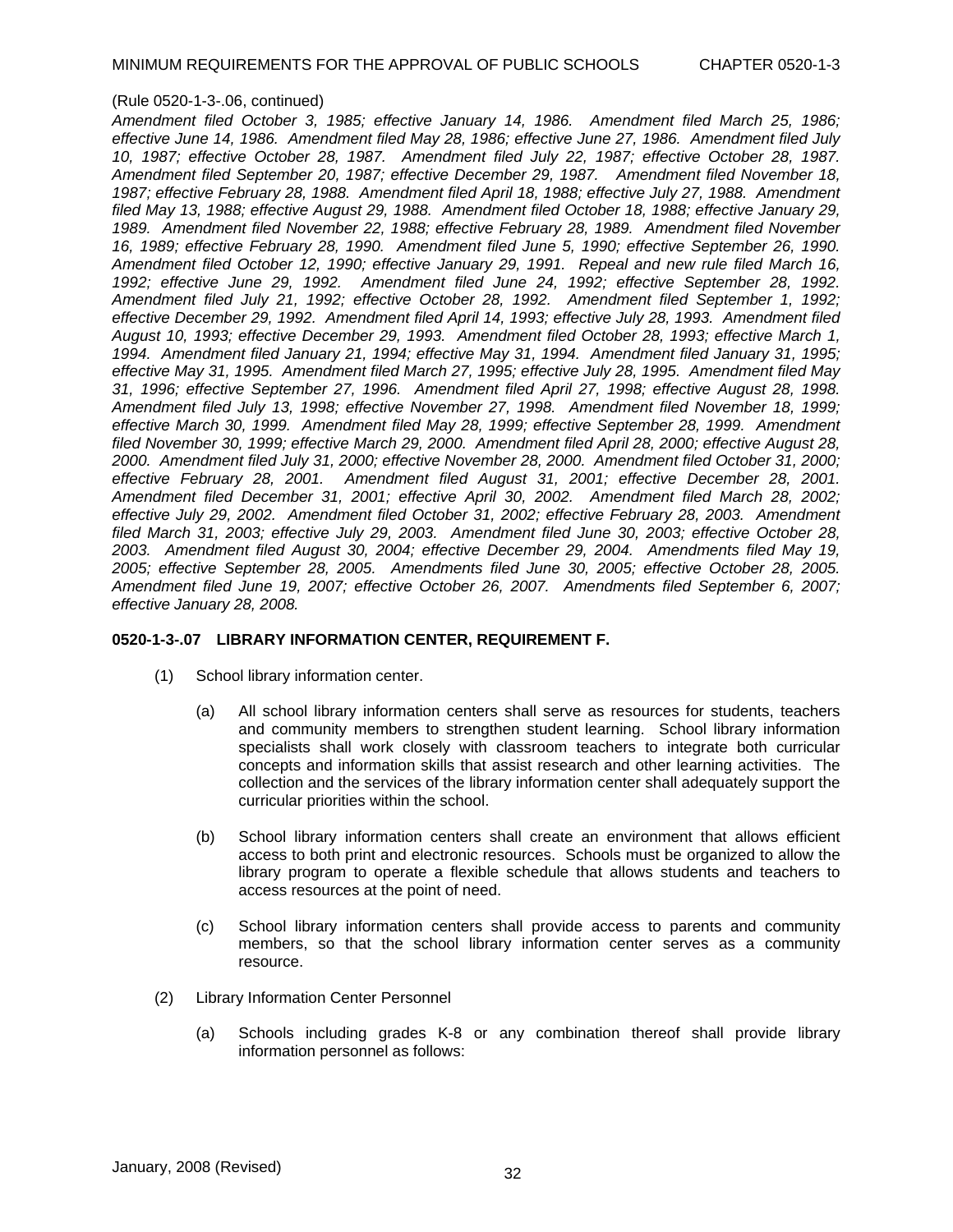- 1. A school having a current average daily membership of 550 or more students shall have a full-time library information specialist with endorsement as a library information specialist.
- 2. A school with a current average daily membership of 400 to 549 students shall have a half-time library information specialist with endorsement as a library information specialist. During the time that the library is open during regular school hours and the library information specialist is not present, the principal shall designate staff member(s) to provide supervision to the students in the library.
- 3. In a school with fewer than 400 students, the principal or staff member designated by the principal, shall serve as a library information coordinator. If the library information coordinator is not present during the time that the library is open during regular school hours, the principal shall designate staff member(s) to provide supervision to students in the library.
- 4. When a library is open outside the regularly scheduled school day and the library information specialist is not present, the principal shall designate staff member(s) to provide supervision to students in the library. School boards may develop policies regarding the appropriate use and training of volunteers.
- (b) Schools including any high school grade shall provide library information personnel as follows:
	- 1. A school with a current average daily membership of more than 300 but less than 1,500 students shall have a full-time library information specialist with endorsement as a library information specialist.
	- 2. A school with a current average daily membership of fewer than 300 students shall have a half-time library information specialist. During the time that the library is open during regular school hours and the library information specialist is not present, the principal shall designate staff member(s) to provide supervision to students in the library.
	- 3. A school with a current average daily membership of 1500 or more students shall have two full-time library information specialists, each with endorsement as a library information specialist.
	- 4. When the library is open outside the regularly scheduled school day and the library information specialist is not present, the principal shall designate staff member(s) to provide supervision to the students in the library. School boards may develop policies regarding the appropriate use and training of volunteers.
- (3) Library information center collection.
	- (a) Print Collection. The collection shall average at least 12 items per student in average daily membership. Pamphlets, textbooks, unbound periodicals, out-of-date items, and items in poor physical condition shall neither be counted nor reported in the total collection. The collection shall include at least one set of encyclopedia copyrighted within the last 5 years. In secondary schools, the collection shall also include an unabridged dictionary, a local newspaper, and one daily newspaper presenting news on both state and national levels.
	- (b) Software Based Collection. Individual CD-ROM discs may be counted as the number of eligible hardbound units they replace. For example, one CD-ROM disc that contains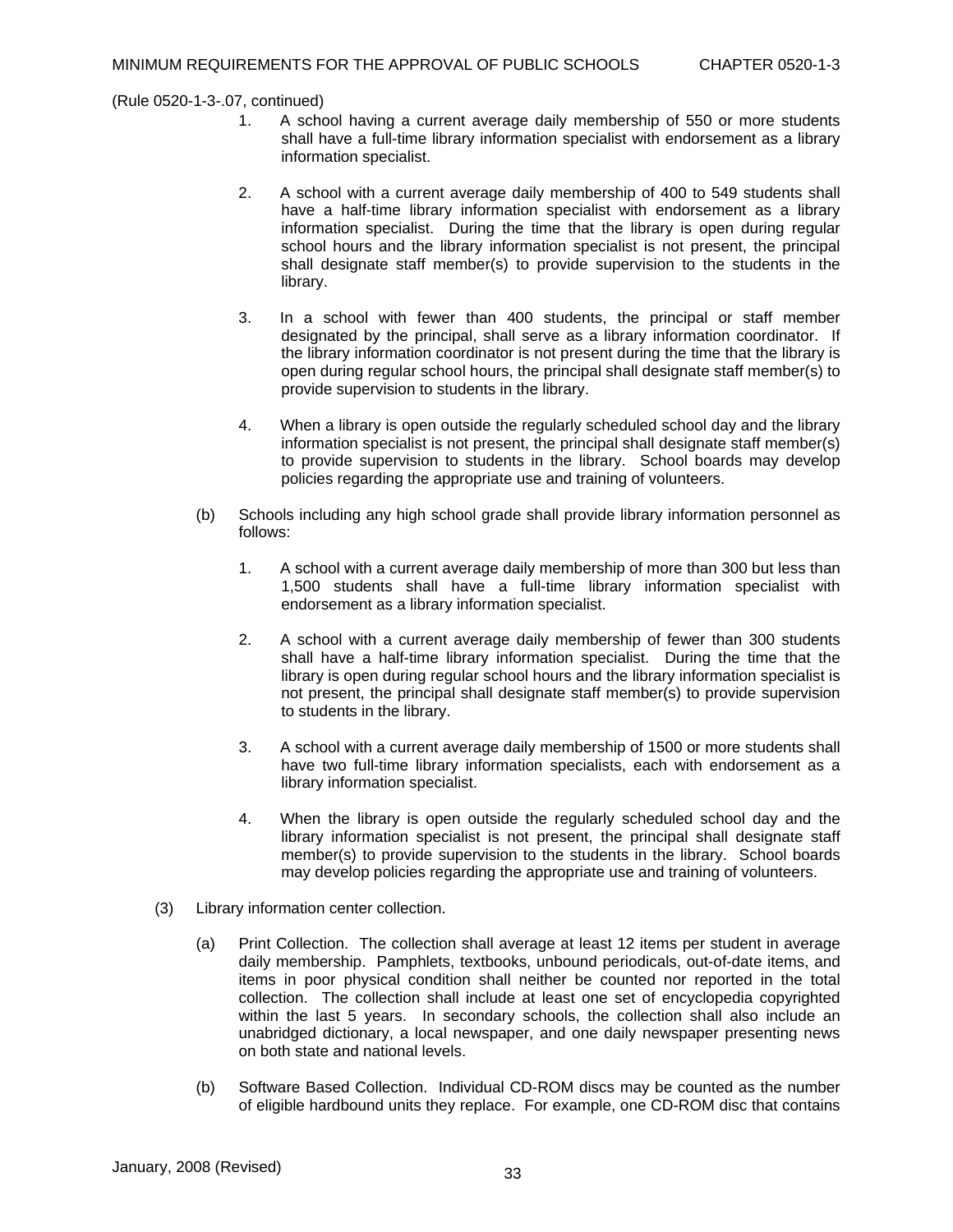the equivalent of a twenty-volume set of encyclopedias or other reference books may be counted as 20 units. A disc containing the complete works of Shakespeare equivalent to three hardbound volumes may count as three units. Such collections may count no more than 20% of the total collection.

- (c) Internet-Based Collection. Internet-based collections and subscriptions may be counted provided the following criteria are met:
	- 1. Internet-based connections in the library information center are sufficient to provide access to students at a ratio of a minimum of 100:1.
	- 2. Internet-based materials count no more than 20% of the collection or subscription requirement. Only full text may count toward the collection total.
	- 3. Internet-based materials may count up to 30% in schools in which the library media specialist has received the Tennessee Electronic Library training.

*Authority: T.C.A. §§49-1-302 and 49-3-305. Administrative History: Original rule certified June 10, 1974. Amendment filed June 30, 1985; effective July 30, 1975. Amendment filed July 15, 1976; effective August 16, 1976. Amendment filed February 28, 1978; effective March 30, 1978. Amendment filed January 9, 1979; effective February 23, 1979. Amendment filed October 15, 1979; effective January 8, 1980. Amendment filed June 27, 1984; effective July 27, 1984. Amendment filed October 1, 1985; effective January 14, 1986. Amendment filed May 28, 1986; effective June 27, 1986. Amendment filed July 22, 1987; effective October 28, 1987. Repeal and new rule filed March 16, 1992; effective June 29, 1992. Amendment filed March 28, 2002; effective July 29, 2002.* 

### **0520-1-3-.08 PUPIL PERSONNEL SERVICES, REQUIREMENT G.**

- (1) Each local board of education shall develop standards and policies for:
	- (a) Attendance Services
	- (b) Guidance Services
	- (c) School Psychological Services
	- (d) School Social Work Services
	- (e) School Health Services
- (2) The school health services program shall include but not be limited to the following:
	- (a) Each local school system shall have a written policy providing for a physical examination of every child entering school for the first time. A doctor of medicine, osteopathic physician, physician assistant, certified nurse practitioner, or a properly trained public health nurse shall perform this examination. No child shall be admitted to school without proof of immunization except those who are exempt by statute as provided in T.C.A. 49-6-5001.
	- (b) Each local school system shall have a written policy providing for a physical examination of every student participating in interscholastic athletics. A doctor of medicine, osteopathic physician, physician assistant, or certified nurse practitioner shall perform this examination.
	- (c) Each local school system shall have a written policy for excluding pupils with communicable diseases and for readmitting them following recovery. In the case of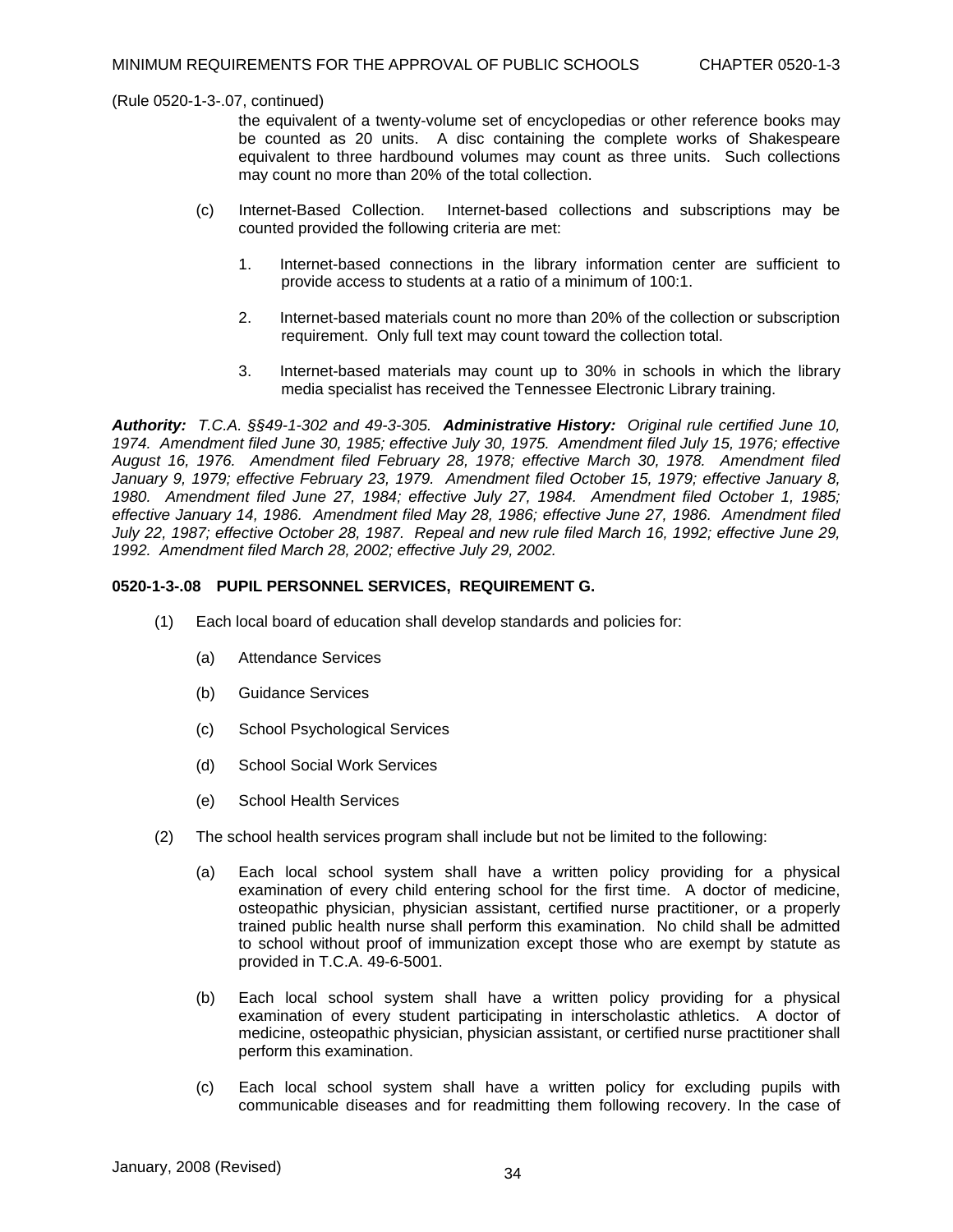diseases (listed in Regulations Governing Communicable Diseases in Tennessee: Tennessee Department of Health) the policy shall be in accordance with the recommendations of the State Department of Health as approved by the State Commissioner of Education.

- (d) Each local school system shall have a written policy for handling drug/alcohol problems that may arise in the schools.
- (e) Each local school system shall develop procedures for reporting suspected cases of child abuse and neglect as provided in T.C.A. §37-1-403.
- (f) After an offer of employment has been made to an applicant and prior to the commencement of the employment duties, each employee shall present a physician's certificate showing a satisfactory health record. Employees shall present a certificate thereafter at intervals determined by the State Department of Health and approved by the State Commissioner of Education. The provisions of this subsection shall be administered in a manner consistent with the Americans with Disabilities Act (42 U.S.C.A. § 12101 et seq) and the associated regulations (29 C.F.R. Part 1630 et seq).
- (g) HIV, HIV-Related Illness and AIDS.
	- 1. All children with HIV, HIV-related illness and AIDS infection who enroll in the public school systems of Tennessee shall attend and participate in educational programs appropriate to meet medical and educational needs.
	- 2. Each local school system shall:
		- (i) Develop a comprehensive local AIDS plan which addresses appropriate education programs, confidentiality, liability, personnel, safety, curriculum, education, communications and public relations. The plan will be developed in conjunction with public health officials based upon guidelines approved by the State Board of Education.
		- (ii) Include in the AIDS plan education/training programs for all school personnel, parents, and board members; and cooperate with other community organizations and state agencies in AIDS education for all citizens.
		- (iii) Include in the AIDS plan a policy for personnel with HIV, HIV-related illness and AIDS infection. Employment conditions will be determined on a caseby-case basis. The review of individual cases will involve at a minimum the superintendent or designee, the employee's physician, and a public health official.
	- 3. Information including names, records, reports, and/or correspondence and any other identifying information on HIV, HIV-related illness and AIDS infection status for any individual child or adult shall be maintained in confidence.
	- 4. Local school systems and school personnel shall implement for all children and adults the universal precautions as defined by the State Department of Health for handling blood and other body fluids. Information about universal precautions and related safety procedures shall be distributed by the State Department of Education to all school systems and school personnel in Tennessee.
	- HIV, HIV-related illness and AIDS infection are the three terms used to denote the three medically diagnosed stages of the infection caused by Human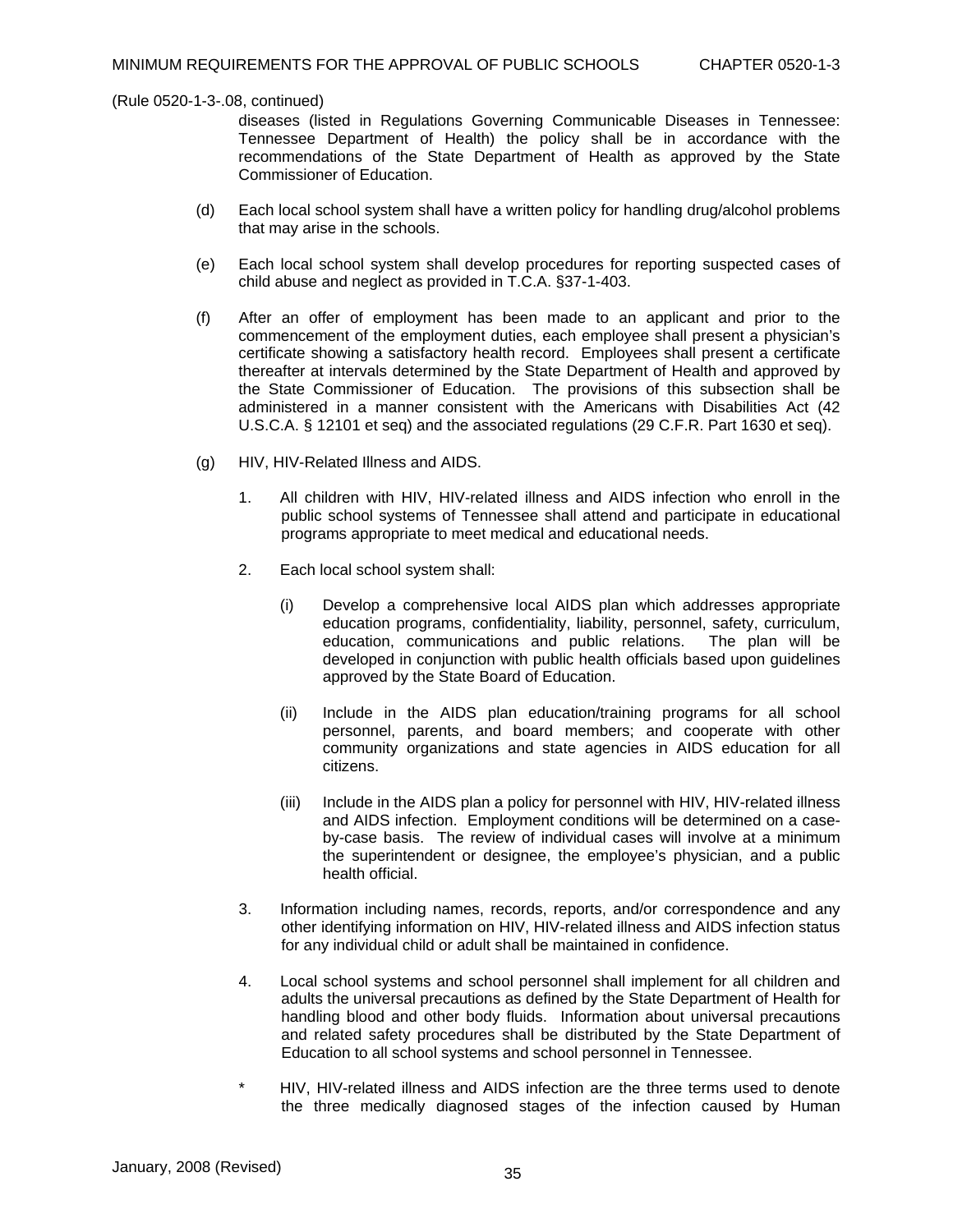Immunodeficiency Virus. (AIDS - Acquired Immune Deficiency Syndrome; ARC - Aids Related Complex; and HIV Infection - Human Immunodeficiency Virus antibodies detected in blood.)

*Authority: T.C.A. §§49-1-302(a)(2) and (13). Administrative History: Original rule certified June 10, 1974. Amendment filed October 3, 1974; effective November 2, 1974. Amendment filed June 30, 1975; effective July 30, 1975. Amendment filed January 15, 1976; effective April 15, 1976. Amendment filed July 15, 1976; effective August 16, 1976. Amendment filed February 28, 1978; effective March 30, 1978. Amendment filed January 9, 1979; effective February 23, 1979. Amendment filed April 14, 1980; effective May 28, 1980. Amendment filed October 1, 1985; effective January 14, 1986. Amendment filed May 28, 1986; effective June 27, 1986. Amendment filed July 10, 1986; effective October 29, 1986. Amendment filed July 22, 1987; effective October 28, 1987. Amendment filed October 18, 1988; effective January 29, 1989. Amendment filed November 16, 1989; effective February 28, 1990. Repeal and new rule filed March 16, 1992; effective June 29, 1992. Amendment filed October 11, 1995; effective February 28, 1996. Amendment filed April 29, 1996; effective August 28, 1996. Amendment filed November 30, 1999; effective March 29, 2000. Amendment filed April 30, 2001; effective August 28, 2001. Amendment filed April 17, 2006; effective August 28, 2006.* 

### **0520-1-3-.09 SPECIAL EDUCATION PROGRAMS AND SERVICES.**

*Authority: T.C.A. §49-10-101 et seq. Administrative History: Original rule filed June 10, 1974. Amendment filed October 3, 1974; effective November 2, 1974. Amendment filed June 30, 1975; effective July 30, 1975. Amendment filed January 15, 1976; effective April 15, 1976. Amendment filed July 15, 1976; effective August 16, 1976. Amendment filed February 28, 1978; effective March 30, 1978. Amendment filed January 9, 1979; effective February 23, 1979. Amendment filed April 14, 1980; effective May 28, 1980. Amendment filed June 27, 1984; effective July 27, 1984 . Amendment filed May 12, 1985; effective August 13, 1985. Amendment filed October 1, 1985; effective January 14, 1986. Amendment filed May 28, 1986; effective June 27, 1986. Amendment filed July 10, 1986; effective October 29, 1986. Repeal and new rule filed March 16, 1992; effective June 29, 1992. Repealed and new rule filed August 18 1993; effective December 29, 1993. Amendment filed June 21, 1995; effective October 27, 1995. Amendment filed August 7, 1995; effective December 29, 1995. (For Requirement H, see Chapter 0520- 1-9, per Tennessee State Board of Education letter dated April 29, 1999.)* 

## **0520-1-3-.10 WAIVERS.**

- (1) The Commissioner of Education is authorized to grant waivers to a school which does not comply with these rules and regulations only when requested by action of the local board of education.
- (2) For limitation on the Commissioner's authority to waive rules and regulations, see T.C.A. 49- 1-104 and 49-1-203.

*Authority: T.C.A. §§49-1-203 and 49-1-302. Administrative History: Original rule certified June 10, 1974. Amendment filed January 9, 1979; effective February 23, 1979. Amendment filed October 15, 1979; effective January 8, 1980. Amendment filed November 13, 1981; effective March 16, 1982. Amendment filed April 13, 1982; effective May 28, 1982. Amendment filed April 12, 1983; effective May 12, 1983. Amendment filed May 7, 1985; effective June 6, 1985. Amendment filed May 28, 1986; effective June 27, 1986. Amendment filed August 26, 1986; effective November 29, 1986. Amendment filed December 30, 1986; effective March 31, 1987. Amendment filed May 21, 1987; effective August 29, 1989. Amendment filed April 18, 1988; effective July 27, 1988. Amendment filed January 23, 1989; effective March 9, 1989. Amendment filed November 16, 1989; effective February 28, 1990. Repeal and new rule filed March 16, 1992; effective June 29, 1992.*